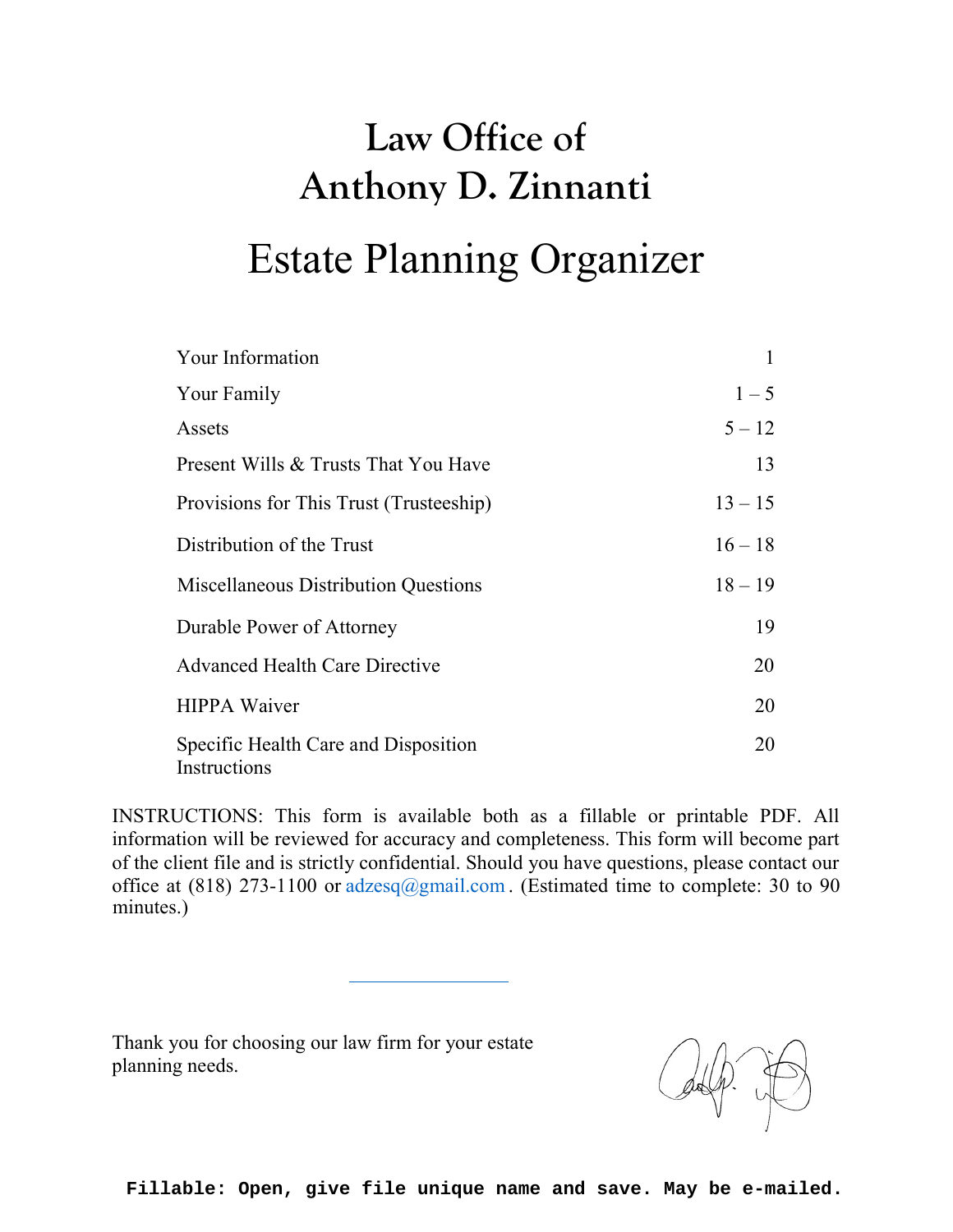Please complete the relevant parts of the questionnaire. Not all parts may be relevant. This questionnaire becomes part of your client file and is confidential. At the creation of the Trust, you (and your spouse) will be the "Settlor(s)," "Trustee(s)" and "Beneficiary(ies)."

A "Successor Trustee" and "Attorney in Fact" is a person who will handle your affairs or administer the Trust after disability or death. To avoid redundancy, you may check off where the appointed persons are the same as the the Successor Trustee(s). Look for the  $\rightarrow$ 

| E-mail:                      | Home Phone: |                |  |
|------------------------------|-------------|----------------|--|
| Work Phone:                  | Cell Phone: |                |  |
| Street Address:              |             |                |  |
| City:                        | State:      | Zip Code:      |  |
| U.S. Citizen or Nationality: |             | Date of Birth: |  |
| Occupation:                  | Employer:   |                |  |

## I. Your Information (Trust Settlor)

| <b>Current Spouse (Trust Co-Settlor)</b> |           |                |  |  |  |
|------------------------------------------|-----------|----------------|--|--|--|
| Spouse's Legal Name:                     |           |                |  |  |  |
| U.S. Citizen or Nationality:             |           | Date of Birth: |  |  |  |
| Occupation:                              | Employer: |                |  |  |  |

Note: Citizenship is important to estate tax analysis. A non-citizen spouse has a limited inheritance before estate tax.

## FAMILY

## Your Children (Any Age and Dependent or Adult Status)

| 1. Name                                                             | Birth Date              |
|---------------------------------------------------------------------|-------------------------|
| Check one: Natural?   Legally Adopted?<br>Foster?                   | Step?<br>Special Needs? |
| Of this marriage or prior marriage?                                 |                         |
| <b>Street Address</b>                                               | Phone                   |
| City:<br>State:                                                     | Zip Code                |
| Will this child act as a "Successor Trustee" or "Attorney in Fact"? |                         |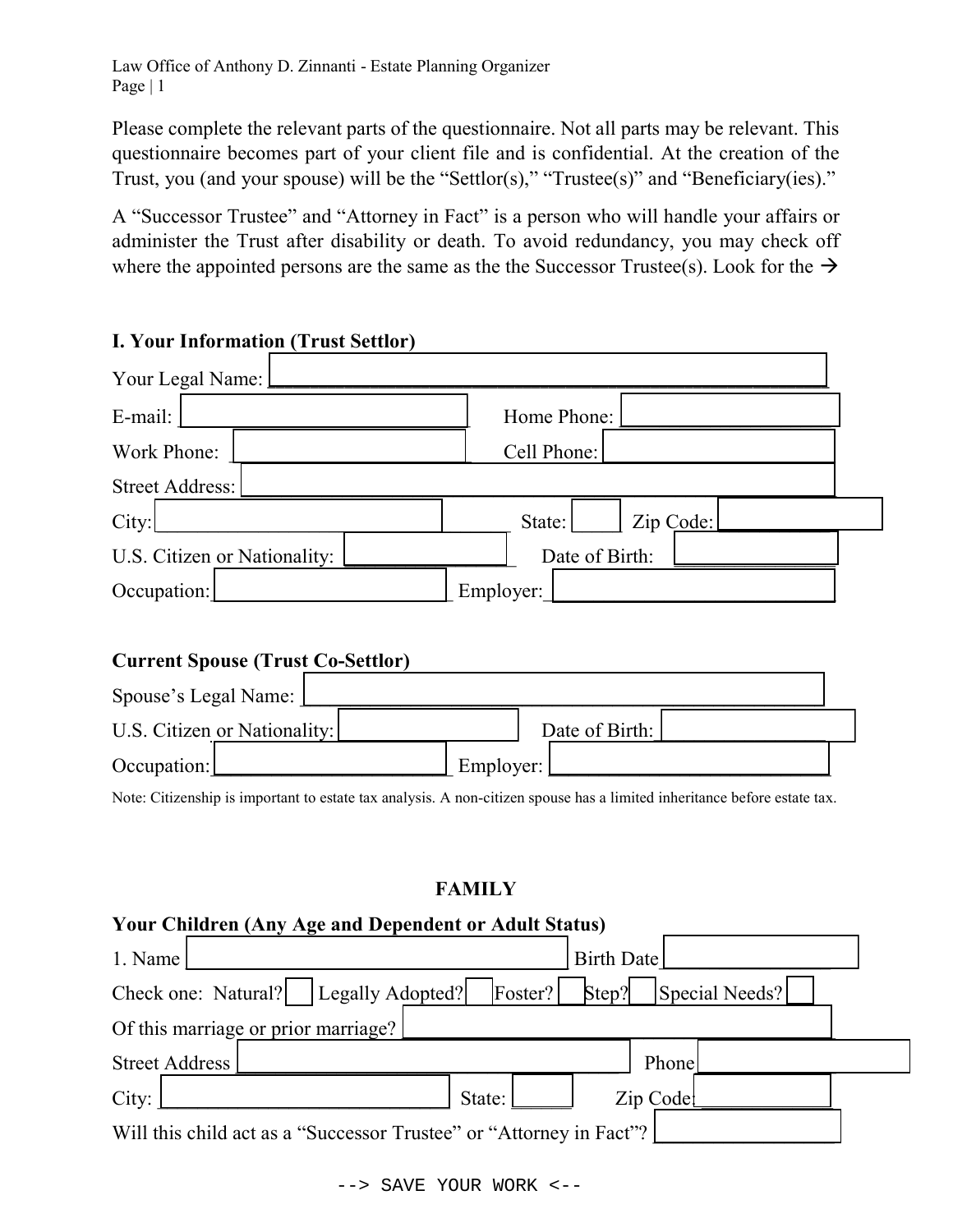| <b>Children (Continued)</b>                                                          |        |         |                   |           |                |  |
|--------------------------------------------------------------------------------------|--------|---------|-------------------|-----------|----------------|--|
| 2. Name                                                                              |        |         | <b>Birth Date</b> |           |                |  |
| Check one: Natural?   [Legally Adopted?]                                             |        | Foster? | Step?             |           | Special Needs? |  |
| Of this marriage or prior marriage?                                                  |        |         |                   |           |                |  |
| <b>Street Address</b>                                                                |        |         |                   | Phone     |                |  |
| City:                                                                                | State: |         |                   | Zip Code: |                |  |
| Will this child act as a "Successor Trustee" or "Attorney in Fact"?                  |        |         |                   |           |                |  |
|                                                                                      |        |         |                   |           |                |  |
| 3. Name                                                                              |        |         | <b>Birth Date</b> |           |                |  |
| Legally Adopted? <br>Check one: Natural?                                             |        | Foster? | $\text{Step?}$    |           | Special Needs? |  |
| Of this marriage or prior marriage?                                                  |        |         |                   |           |                |  |
| <b>Street Address</b>                                                                |        |         |                   | Phone     |                |  |
| City:                                                                                | State: |         |                   | Zip Code: |                |  |
| Will this child act as a "Successor Trustee" or "Attorney in Fact"?                  |        |         |                   |           |                |  |
|                                                                                      |        |         |                   |           |                |  |
| 4. Name                                                                              |        |         | <b>Birth Date</b> |           |                |  |
| Check one: Natural?   Legally Adopted?                                               |        | Foster? | Step?             |           | Special Needs? |  |
| Of this marriage or prior marriage?                                                  |        |         |                   |           |                |  |
| <b>Street Address</b>                                                                |        |         |                   | Phone     |                |  |
| City:                                                                                | State: |         |                   | Zip Code: |                |  |
| Will this child act as a "Successor Trustee" or "Attorney in Fact"?                  |        |         |                   |           |                |  |
|                                                                                      |        |         |                   |           |                |  |
| Are you aware of any disputed parentage issue? Briefly explain. This will be covered |        |         |                   |           |                |  |
|                                                                                      |        |         |                   |           |                |  |

in the follow up interview.

# Are there any children (including grandchildren) expected but unborn at this time?

 $\mathcal{L}_\text{max}$  and  $\mathcal{L}_\text{max}$  and  $\mathcal{L}_\text{max}$  and  $\mathcal{L}_\text{max}$  and  $\mathcal{L}_\text{max}$  and  $\mathcal{L}_\text{max}$ 

 $\mathcal{L}_\text{max}$  and  $\mathcal{L}_\text{max}$  and  $\mathcal{L}_\text{max}$  and  $\mathcal{L}_\text{max}$  and  $\mathcal{L}_\text{max}$  and  $\mathcal{L}_\text{max}$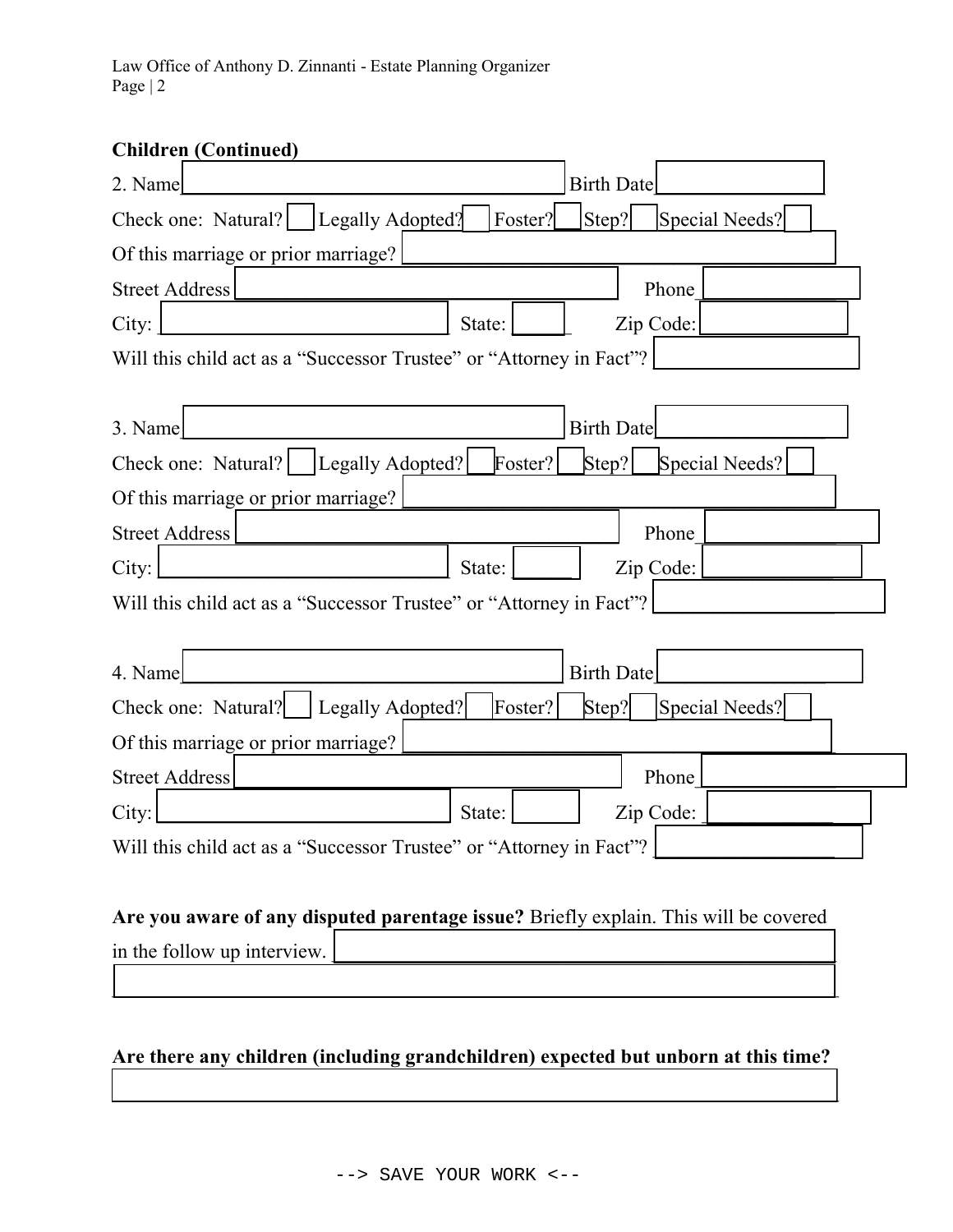## Grandchildren

How Many Grandchildren Do You Have?  $\Box$  (Number should be equivalent to chart) Please map the lineage of your **grandchildren**, if any. Your children  $(1 - 4)$  are identified from the previous page. Use an additional page, if necessary.



#### Parents

| <b>Your Father</b>                                                   |        |                   |
|----------------------------------------------------------------------|--------|-------------------|
| Name                                                                 |        | <b>Birth Date</b> |
| <b>Street Address</b>                                                |        | Phone             |
| City:                                                                | State: | Zip Code:         |
| Will this parent act as a "Successor Trustee" or "Attorney in Fact"? |        |                   |
| <b>Your Spouse's Father</b>                                          |        |                   |
| Name                                                                 |        | <b>Birth Date</b> |
| Street Address                                                       |        | Phone             |
| City:                                                                | State: | Zip Code:         |
| Will this parent act as a "Successor Trustee" or "Attorney in Fact"? |        |                   |
| <b>Your Mother</b>                                                   |        |                   |
| Name                                                                 |        | <b>Birth Date</b> |
| <b>Street Address</b>                                                |        | Phone             |
| City:                                                                | State: | Zip Code:         |
| Will this parent act as a "Successor Trustee" or "Attorney in Fact"? |        |                   |
|                                                                      |        |                   |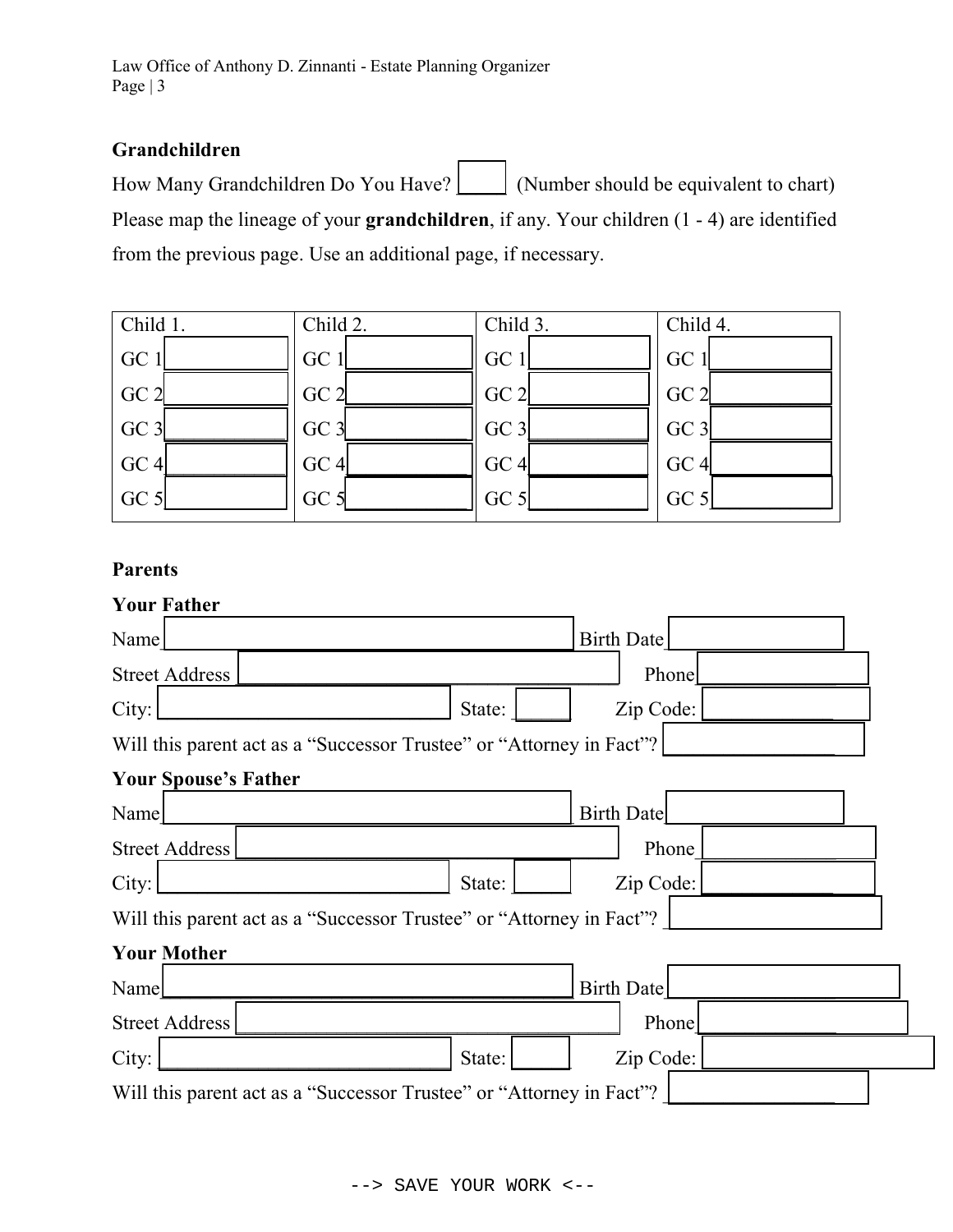# Your Spouse's Mother

| тамі эрамж з іланы                                 |                                                                       |
|----------------------------------------------------|-----------------------------------------------------------------------|
| Name                                               | <b>Birth Date</b>                                                     |
| <b>Street Address</b>                              | Phone                                                                 |
| City:                                              | Zip Code:<br>State:                                                   |
|                                                    | Will this parent act as a "Successor Trustee" or "Attorney in Fact"?  |
|                                                    |                                                                       |
| Are you the potential heir to any parents' estate? |                                                                       |
|                                                    |                                                                       |
| <b>Your Siblings</b>                               |                                                                       |
| 1. Name                                            | <b>Birth Date</b>                                                     |
| <b>Street Address</b>                              | Phone                                                                 |
| City:                                              | Zip Code:<br>State:                                                   |
|                                                    | Will this sibling act as a "Successor Trustee" or "Attorney in Fact"? |
|                                                    |                                                                       |
| 2. Name                                            | Birth Date                                                            |
| <b>Street Address</b>                              | Phone                                                                 |
| City:                                              | Zip Code:<br>State:                                                   |
|                                                    | Will this sibling act as a "Successor Trustee" or "Attorney in Fact"? |
|                                                    |                                                                       |
| 3. Name                                            | <b>Birth Date</b>                                                     |
| <b>Street Address</b>                              | Phone                                                                 |
| City:                                              | Zip Code:<br>State:                                                   |
|                                                    | Will this sibling act as a "Successor Trustee" or "Attorney in Fact"? |
|                                                    |                                                                       |
| 4. Name                                            | <b>Birth Date</b>                                                     |
| <b>Street Address</b>                              | Phone                                                                 |
| City:                                              | Zip Code:<br>State:                                                   |
|                                                    | Will this sibling act as a "Successor Trustee" or "Attorney in Fact"? |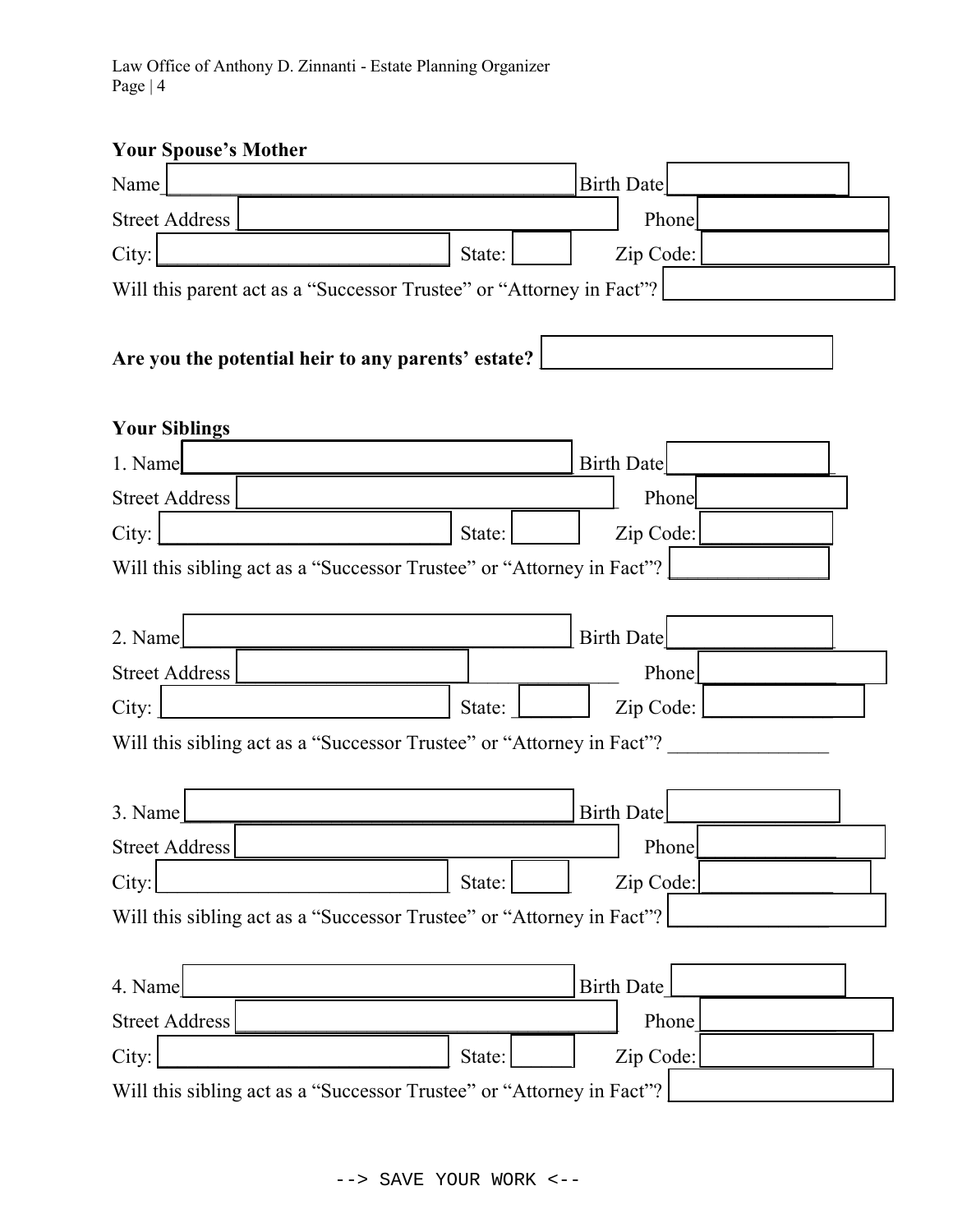Is anyone (spouse, children, grandchildren, parents or siblings) mentioned in this questionnaire receiving public benefits or Supplemental Security Income ("SSI")? If so,

 $\mathcal{L}_\mathcal{L} = \mathcal{L}_\mathcal{L} = \mathcal{L}_\mathcal{L} = \mathcal{L}_\mathcal{L} = \mathcal{L}_\mathcal{L} = \mathcal{L}_\mathcal{L} = \mathcal{L}_\mathcal{L} = \mathcal{L}_\mathcal{L} = \mathcal{L}_\mathcal{L} = \mathcal{L}_\mathcal{L} = \mathcal{L}_\mathcal{L} = \mathcal{L}_\mathcal{L} = \mathcal{L}_\mathcal{L} = \mathcal{L}_\mathcal{L} = \mathcal{L}_\mathcal{L} = \mathcal{L}_\mathcal{L} = \mathcal{L}_\mathcal{L}$ 

 $\mathcal{L}_\text{max} = \mathcal{L}_\text{max} = \mathcal{L}_\text{max} = \mathcal{L}_\text{max} = \mathcal{L}_\text{max} = \mathcal{L}_\text{max} = \mathcal{L}_\text{max} = \mathcal{L}_\text{max} = \mathcal{L}_\text{max} = \mathcal{L}_\text{max} = \mathcal{L}_\text{max} = \mathcal{L}_\text{max} = \mathcal{L}_\text{max} = \mathcal{L}_\text{max} = \mathcal{L}_\text{max} = \mathcal{L}_\text{max} = \mathcal{L}_\text{max} = \mathcal{L}_\text{max} = \mathcal{$ 

who and what benefits?

Do you or your spouse have any outstanding child support obligation? If so, how much and what is the nature of it? Does it include repayment of public benefits for a child?

 $\mathcal{L}_\text{max}$  , and the contract of the contract of the contract of the contract of the contract of the contract of the contract of the contract of the contract of the contract of the contract of the contract of the contr

 $\overline{\phantom{a}}$  , and the contribution of the contribution of the contribution of the contribution of the contribution of the contribution of the contribution of the contribution of the contribution of the contribution of the

 $\mathcal{L}_\text{max}$  and  $\mathcal{L}_\text{max}$  and  $\mathcal{L}_\text{max}$  and  $\mathcal{L}_\text{max}$  and  $\mathcal{L}_\text{max}$  and  $\mathcal{L}_\text{max}$ 

 $\mathcal{L}_\text{max}$  and  $\mathcal{L}_\text{max}$  and  $\mathcal{L}_\text{max}$  and  $\mathcal{L}_\text{max}$  and  $\mathcal{L}_\text{max}$  and  $\mathcal{L}_\text{max}$  and  $\mathcal{L}_\text{max}$ 

 $\mathcal{L}_\text{max}$  and  $\mathcal{L}_\text{max}$  and  $\mathcal{L}_\text{max}$  and  $\mathcal{L}_\text{max}$  and  $\mathcal{L}_\text{max}$  and  $\mathcal{L}_\text{max}$  and  $\mathcal{L}_\text{max}$ 

Please describe any monetary judgments against you or any beneficiary of your estate:

Please describe the nature and age of any **taxes owed** to the **IRS**, Cal FTB or Cal BOE:  $\mathcal{L}_\text{max}$  and  $\mathcal{L}_\text{max}$  and  $\mathcal{L}_\text{max}$  and  $\mathcal{L}_\text{max}$  and  $\mathcal{L}_\text{max}$  and  $\mathcal{L}_\text{max}$ 

 $\mathcal{L}_\text{max}$  and  $\mathcal{L}_\text{max}$  and  $\mathcal{L}_\text{max}$  and  $\mathcal{L}_\text{max}$  and  $\mathcal{L}_\text{max}$  and  $\mathcal{L}_\text{max}$ 

Have you ever sought "innocent spouse" or "injured spouse" relief? ("Innocent spouse" is ignorance of a tax liability, where "injured spouse" is having your refund seized to pay a spouse's tax obligation; a reason why married couples may file "married filing separately.")

ASSETS

Are you working with a financial advisor? If so, please indicate name and telephone number:  $\Box$ REAL ESTATE (Including Mobile and Modular, Vacant Land, Units and Time Shares) 1. Description and Location City  $\begin{array}{c|c|c|c|c} \text{City} & \text{State} & \text{Zip Code} \end{array}$ Titled in whose name/vesting? Purchase Price **Price 2.1 All 2.4 Purchase Date:**  $\blacksquare$ Mortgage | Est. Current Value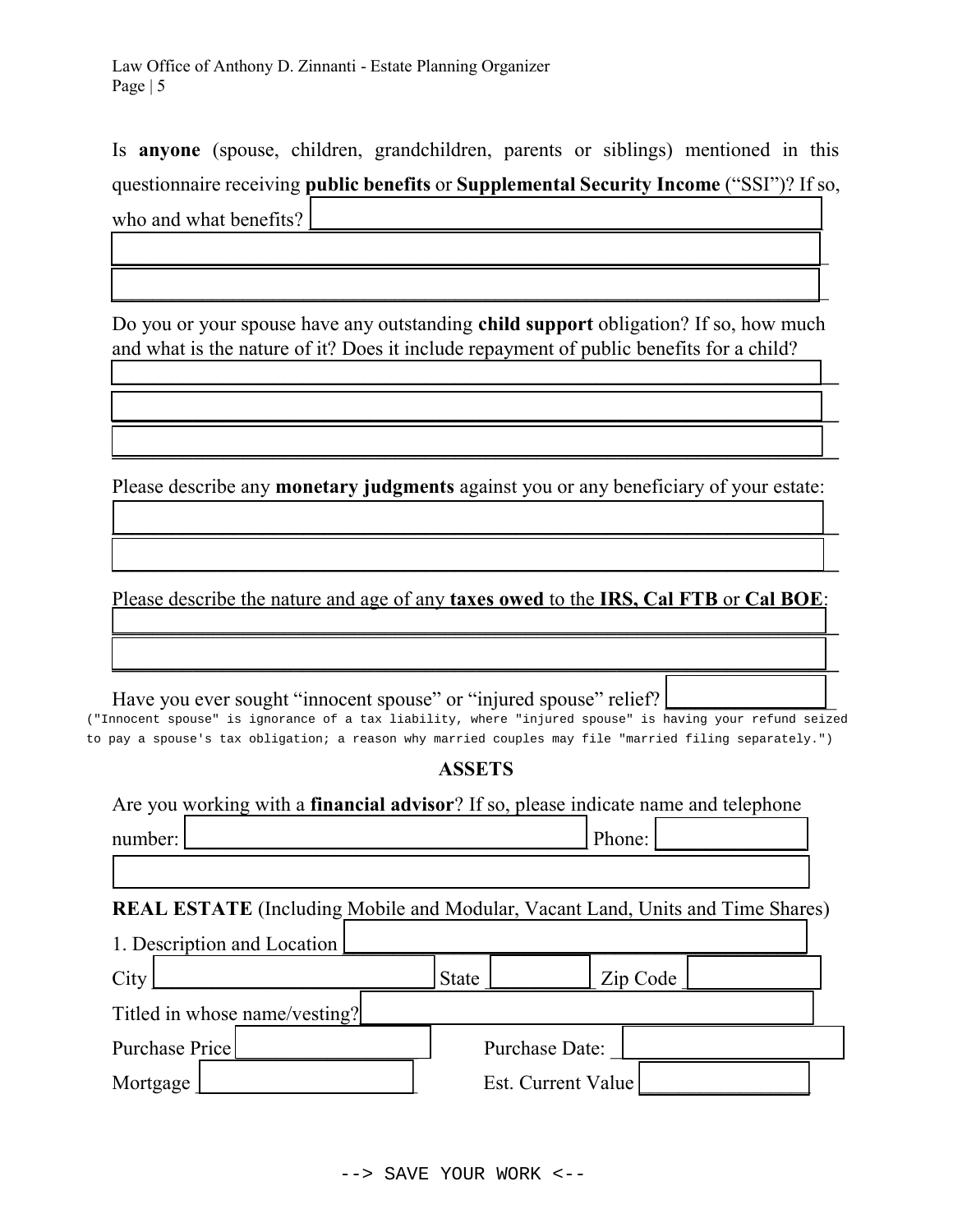# Real Estate (Continued)

| 2. Description and Location                                      |              |                    |          |                          |  |
|------------------------------------------------------------------|--------------|--------------------|----------|--------------------------|--|
| City                                                             | <b>State</b> |                    |          | Zip Code                 |  |
| Titled in whose name/vesting?                                    |              |                    |          |                          |  |
| <b>Purchase Price</b>                                            |              | Purchase Date:     |          |                          |  |
| Mortgage                                                         |              | Est. Current Value |          |                          |  |
|                                                                  |              |                    |          |                          |  |
| 3. Description and Location                                      |              |                    |          |                          |  |
| City                                                             | <b>State</b> |                    |          | Zip Code                 |  |
| Titled in whose name/vesting?                                    |              |                    |          |                          |  |
| <b>Purchase Price</b>                                            |              | Purchase Date:     |          |                          |  |
| Mortgage                                                         |              | Est. Current Value |          |                          |  |
|                                                                  |              |                    |          |                          |  |
| 4. Description and Location                                      |              |                    |          |                          |  |
| City                                                             | State        |                    |          | Zip Code                 |  |
| Titled in whose name/vesting?                                    |              |                    |          |                          |  |
| Purchase Price                                                   |              | Purchase Date:     |          |                          |  |
| Mortgage                                                         |              | Est. Current Value |          |                          |  |
|                                                                  |              |                    |          |                          |  |
| <b>BANK ACCOUNTS</b>                                             |              |                    |          |                          |  |
| $\rightarrow$ Contact financial advisor to get this information? |              |                    |          | If not, please complete. |  |
|                                                                  |              |                    |          |                          |  |
| 1. Bank                                                          |              |                    | Account# |                          |  |
| Titled in Whose Name?                                            |              |                    |          |                          |  |
|                                                                  |              |                    |          |                          |  |
| 2. Bank                                                          |              |                    | Account# |                          |  |
| Titled in Whose Name?                                            |              |                    |          |                          |  |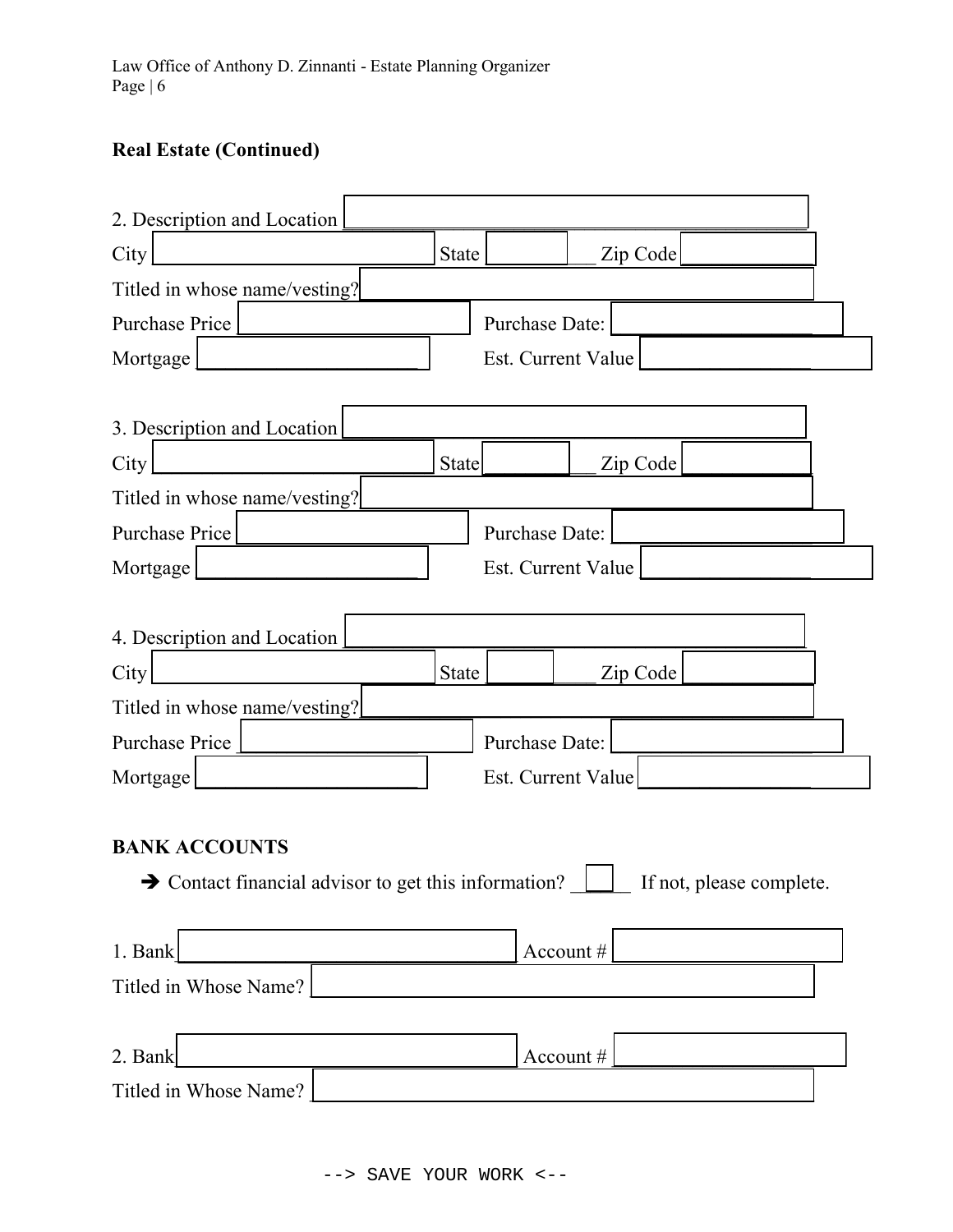Law Office of Anthony D. Zinnanti - Estate Planning Organizer Page | 7

# Bank Accounts (Continued)

| 3. Bank                                                          | Account #                |
|------------------------------------------------------------------|--------------------------|
| Titled in Whose Name?                                            |                          |
|                                                                  |                          |
| 4. Bank                                                          | Account #                |
| Titled in Whose Name?                                            |                          |
| Safe Deposit Box Location?                                       |                          |
| <b>INVESTMENT ACCOUNTS OR MUTUAL FUNDS FUNDING</b>               |                          |
| $\rightarrow$ Contact financial advisor to get this information? | If not, please complete. |
|                                                                  |                          |
| A. Institution                                                   | Account #                |
| Titled in Whose Name?                                            |                          |
|                                                                  |                          |
| <b>B.</b> Institution                                            | Account #                |
| Titled in Whose Name?                                            |                          |
|                                                                  |                          |
| C. Institution                                                   | Account #                |
| Titled in Whose Name?                                            |                          |
|                                                                  |                          |
| D. Institution                                                   | Account #                |
| Titled in Whose Name?                                            |                          |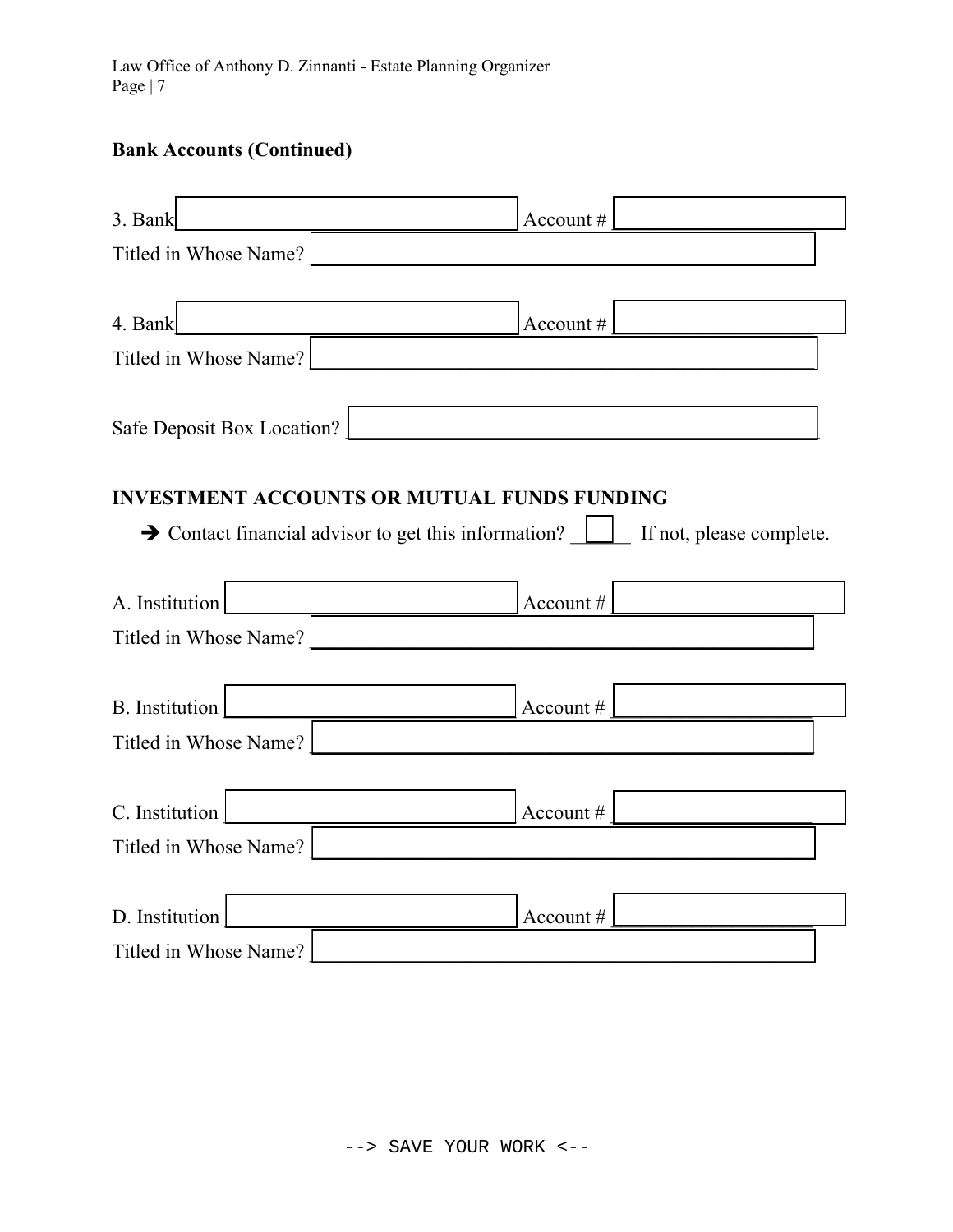#### INDIVIDUAL STOCKS, BONDS AND CURRENCY

|                       | $\rightarrow$ Contact financial advisor to get this information?<br>If not, please complete. |  |
|-----------------------|----------------------------------------------------------------------------------------------|--|
| 1. Description        | Quantity                                                                                     |  |
| Titled in Whose Name? |                                                                                              |  |
| 2. Description        | Quantity                                                                                     |  |
| Titled in Whose Name? |                                                                                              |  |
| 3. Description        | Quantity                                                                                     |  |
| Titled in Whose Name? |                                                                                              |  |
|                       |                                                                                              |  |
| 4. Description        | Quantity                                                                                     |  |
| Titled in Whose Name? |                                                                                              |  |

RETIREMENT ACCOUNTS (Example: 401(k), 403(b), 457, IRAs or Pension Plans)

Note: Retirement plans/accounts do not get transferred into the Trust, but accounts such as IRAs may be inherited. Inheritance of certain retirement accounts requires special planning.

 $\rightarrow$  Contact financial advisor to get this information?  $\Box$  If not, please complete.

| 1. Name of Plan/Account:                                              |  |                         |  |  |  |
|-----------------------------------------------------------------------|--|-------------------------|--|--|--|
| Type of Plan:                                                         |  | Holder (You or Spouse): |  |  |  |
| Presently Designated Beneficiary:                                     |  |                         |  |  |  |
| Beneficiary's Contact Information (if other than listed in "Family"): |  |                         |  |  |  |
|                                                                       |  |                         |  |  |  |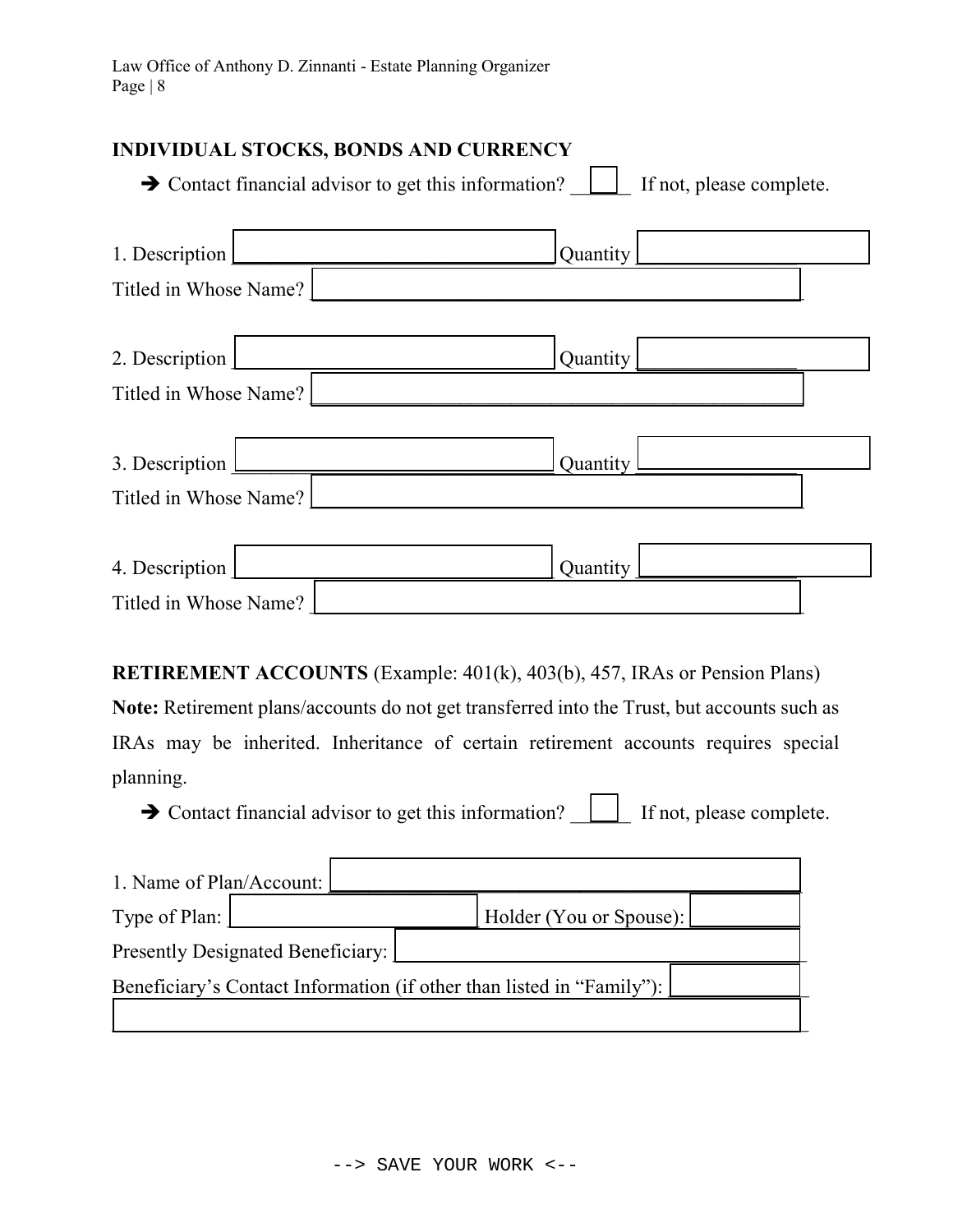$\Gamma$ 

# Retirement Plans/Accounts (Continued)

| 2. Name of Plan/Account:                 |                                                                       |  |                                                                       |  |  |  |  |
|------------------------------------------|-----------------------------------------------------------------------|--|-----------------------------------------------------------------------|--|--|--|--|
| Type of Plan:                            |                                                                       |  | Holder (You or Spouse):                                               |  |  |  |  |
|                                          | <b>Presently Designated Beneficiary:</b>                              |  |                                                                       |  |  |  |  |
|                                          | Beneficiary's Contact Information (if other than listed in "Family"): |  |                                                                       |  |  |  |  |
|                                          |                                                                       |  |                                                                       |  |  |  |  |
|                                          |                                                                       |  |                                                                       |  |  |  |  |
| 3. Name of Plan/Account:                 |                                                                       |  |                                                                       |  |  |  |  |
| Type of Plan:                            |                                                                       |  | Holder (You or Spouse):                                               |  |  |  |  |
|                                          | <b>Presently Designated Beneficiary:</b>                              |  |                                                                       |  |  |  |  |
|                                          |                                                                       |  | Beneficiary's Contact Information (if other than listed in "Family"): |  |  |  |  |
|                                          |                                                                       |  |                                                                       |  |  |  |  |
|                                          |                                                                       |  |                                                                       |  |  |  |  |
| 4. Name of Plan/Account:                 |                                                                       |  |                                                                       |  |  |  |  |
| Type of Plan:                            |                                                                       |  | Holder (You or Spouse):                                               |  |  |  |  |
| <b>Presently Designated Beneficiary:</b> |                                                                       |  |                                                                       |  |  |  |  |
|                                          | Beneficiary's Contact Information (if other than listed in "Family"): |  |                                                                       |  |  |  |  |
|                                          |                                                                       |  |                                                                       |  |  |  |  |

٦Ì

# BUSINESSES, PARTNERSHIPS, LLCs or CORPORATE INTERESTS

Note: "Fractional Interest" is your percentage interest in the business concern.

| $1.$ Name $\vert$ |                            |  |
|-------------------|----------------------------|--|
| Type of Ownership | <b>Fractional Interest</b> |  |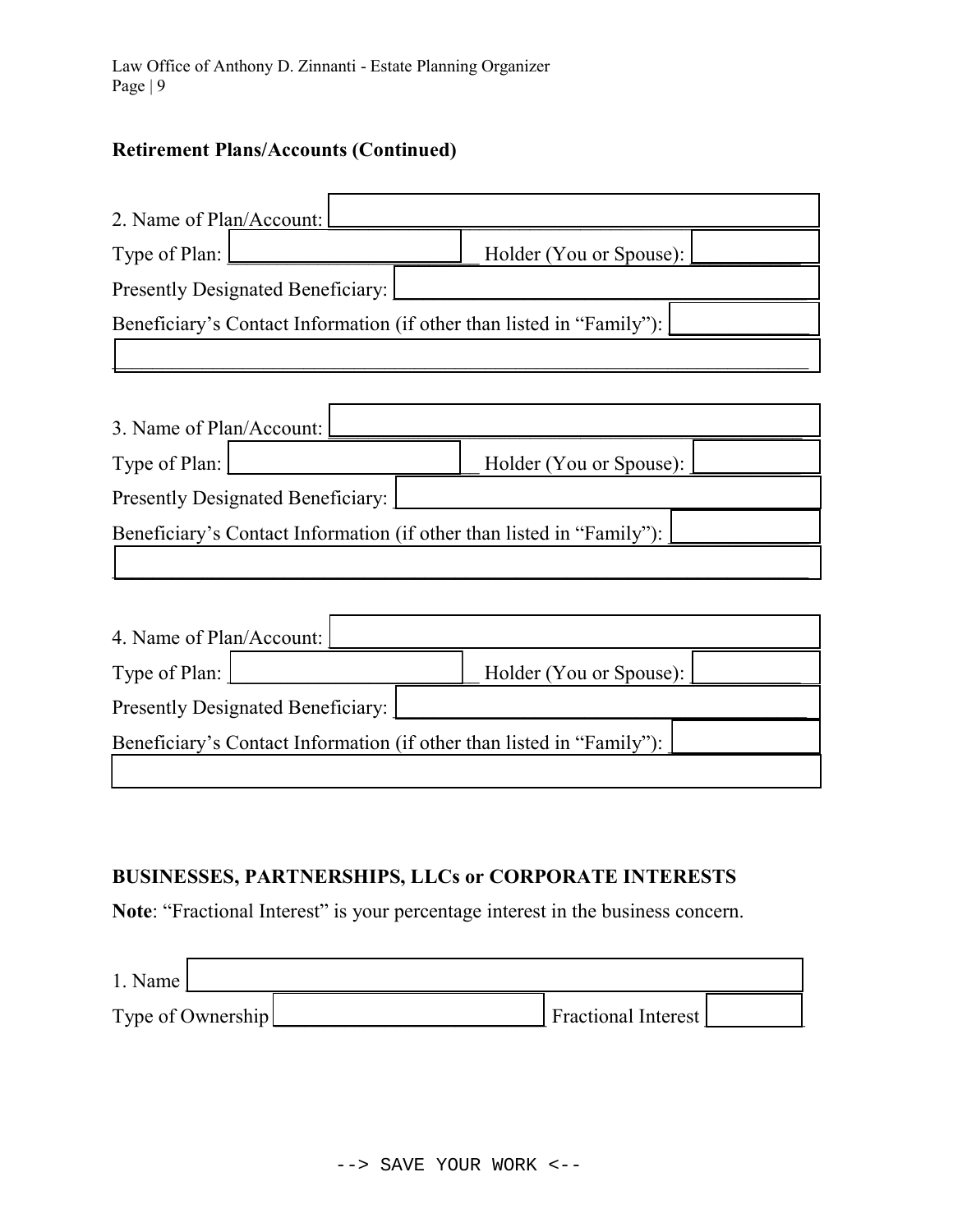# Businesses, Partnerships, LLCs or Corporate Interests (Continued)

| 2. Name                                                          |                                                                                                                      |
|------------------------------------------------------------------|----------------------------------------------------------------------------------------------------------------------|
| Type of Ownership                                                | <b>Fractional Interest</b>                                                                                           |
| 3. Name                                                          |                                                                                                                      |
| Type of Ownership                                                | <b>Fractional Interest</b>                                                                                           |
| 4. Name<br>Type of Ownership                                     | Fractional Interest                                                                                                  |
| <b>LIFE INSURANCE AND ANNUITIES</b>                              |                                                                                                                      |
| $\rightarrow$ Contact financial advisor to get this information? | If not, please complete.                                                                                             |
| 1. Company                                                       | Policy Owner                                                                                                         |
| 1 <sub>st</sub> Beneficiary                                      | 2nd Beneficiary                                                                                                      |
| Cash Value?                                                      | Death Benefits<br>Note: Depending on the beneficiary designation, death benefits may be part of your taxable estate. |
| 2. Company                                                       | Policy Owner                                                                                                         |
| 1 <sub>st</sub> Beneficiary                                      | 2nd Beneficiary                                                                                                      |
| Cash Value?                                                      | Death Benefits                                                                                                       |
| 3. Company                                                       | Policy Owner                                                                                                         |
| 1st Beneficiary                                                  | 2nd Beneficiary                                                                                                      |
| Cash Value?                                                      | Death Benefits                                                                                                       |
| 4. Company                                                       | Policy Owner                                                                                                         |
| 1st Beneficiary                                                  | 2nd Beneficiary                                                                                                      |
| Cash Value?                                                      | Death Benefits                                                                                                       |
|                                                                  | --> SAVE YOUR WORK <--                                                                                               |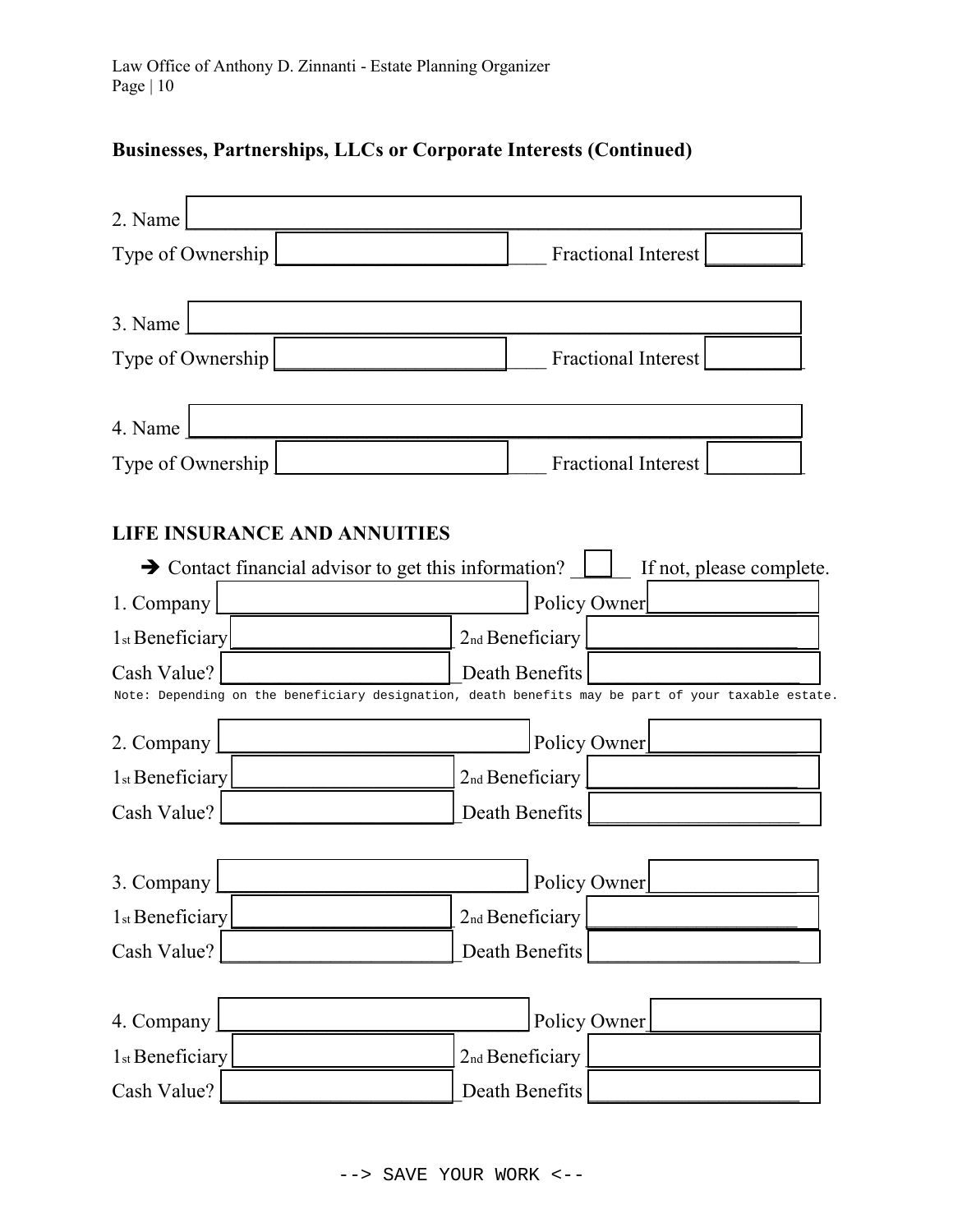# SIGNIFICANT PERSONAL PROPERTY (Only assets of significant value > \$10,000)

| 1. Description | Approx. Value |
|----------------|---------------|
| 2. Description | Approx. Value |
| 3. Description | Approx. Value |
| 4. Description | Approx. Value |
| 5. Description | Approx. Value |

#### PATENTS, COPYRIGHTS, OR TRADEMARKS

| <u> Termin administrativamente de la contrada de la contrada de la contrada de la contrada de la contrada de la c</u> |  |  |
|-----------------------------------------------------------------------------------------------------------------------|--|--|
|                                                                                                                       |  |  |
|                                                                                                                       |  |  |

Note: Please indicate if any IP interest has been amortized as a business asset.

#### **MINERAL RIGHTS**

#### **STOCK OPTIONS**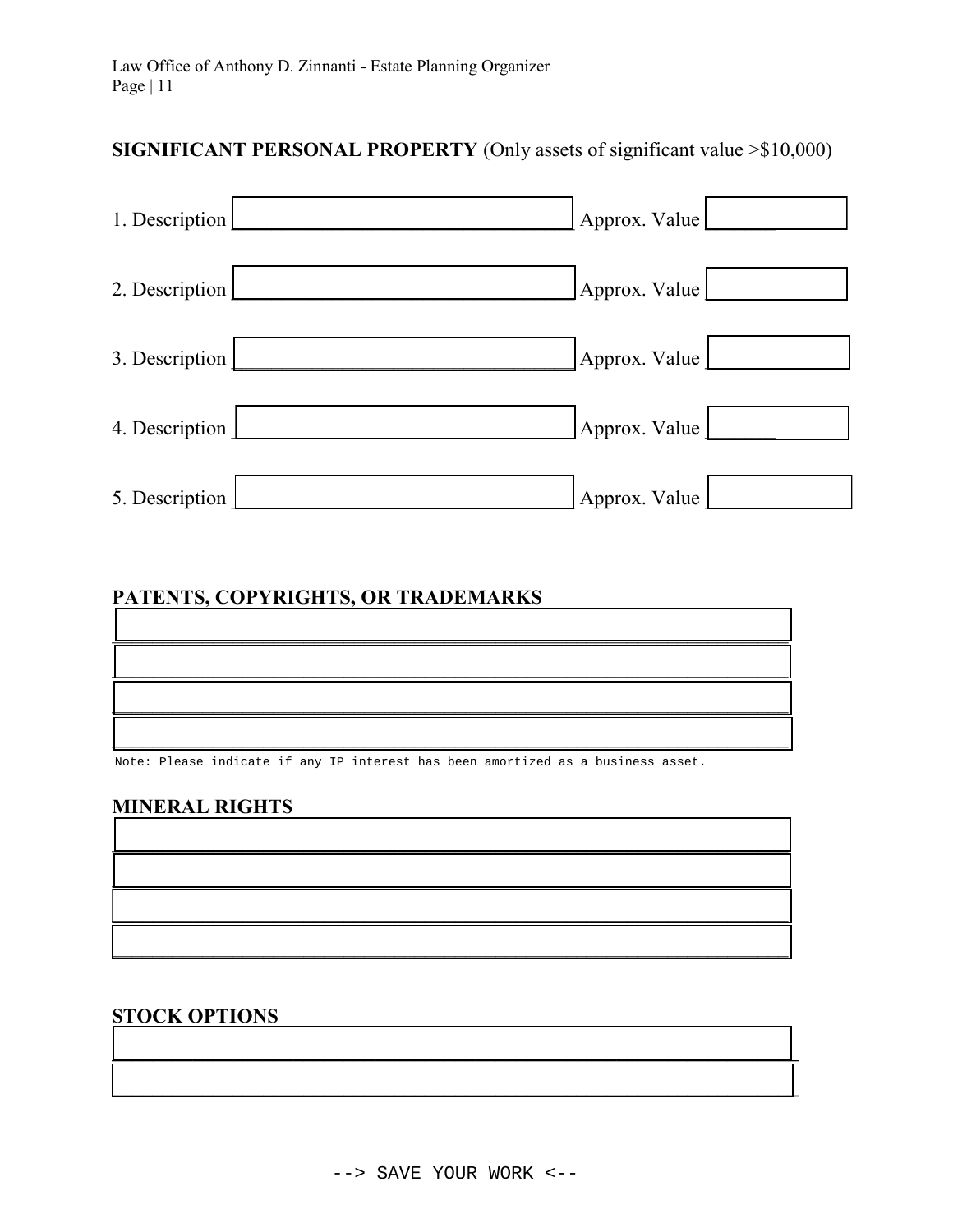Law Office of Anthony D. Zinnanti - Estate Planning Organizer Page | 12

## DIGITAL ASSETS

(Bitcoin, Paypal, Square, Google Wallet, Facebook, iTunes, Second Life,

 $\overline{\phantom{a}}$  , and the contract of the contract of the contract of the contract of the contract of the contract of the contract of the contract of the contract of the contract of the contract of the contract of the contrac

 $\mathcal{L}_\text{max}$  and  $\mathcal{L}_\text{max}$  and  $\mathcal{L}_\text{max}$  and  $\mathcal{L}_\text{max}$  and  $\mathcal{L}_\text{max}$  and  $\mathcal{L}_\text{max}$ 

 $\mathcal{L}_\text{max}$  and  $\mathcal{L}_\text{max}$  and  $\mathcal{L}_\text{max}$  and  $\mathcal{L}_\text{max}$  and  $\mathcal{L}_\text{max}$  and  $\mathcal{L}_\text{max}$ 

 $\blacksquare$ 

 $\mathcal{L}_\text{max}$  and  $\mathcal{L}_\text{max}$  and  $\mathcal{L}_\text{max}$  and  $\mathcal{L}_\text{max}$  and  $\mathcal{L}_\text{max}$  and  $\mathcal{L}_\text{max}$ 

 $\mathcal{L}_\text{max} = \mathcal{L}_\text{max} = \mathcal{L}_\text{max} = \mathcal{L}_\text{max} = \mathcal{L}_\text{max} = \mathcal{L}_\text{max} = \mathcal{L}_\text{max} = \mathcal{L}_\text{max} = \mathcal{L}_\text{max} = \mathcal{L}_\text{max} = \mathcal{L}_\text{max} = \mathcal{L}_\text{max} = \mathcal{L}_\text{max} = \mathcal{L}_\text{max} = \mathcal{L}_\text{max} = \mathcal{L}_\text{max} = \mathcal{L}_\text{max} = \mathcal{L}_\text{max} = \mathcal{$ 

 $\mathcal{L}_\mathcal{L} = \{ \mathcal{L}_\mathcal{L} = \{ \mathcal{L}_\mathcal{L} = \{ \mathcal{L}_\mathcal{L} = \{ \mathcal{L}_\mathcal{L} = \{ \mathcal{L}_\mathcal{L} = \{ \mathcal{L}_\mathcal{L} = \{ \mathcal{L}_\mathcal{L} = \{ \mathcal{L}_\mathcal{L} = \{ \mathcal{L}_\mathcal{L} = \{ \mathcal{L}_\mathcal{L} = \{ \mathcal{L}_\mathcal{L} = \{ \mathcal{L}_\mathcal{L} = \{ \mathcal{L}_\mathcal{L} = \{ \mathcal{L}_\mathcal{$ 

 $\mathcal{L}_\mathcal{L} = \{ \mathcal{L}_\mathcal{L} = \{ \mathcal{L}_\mathcal{L} = \{ \mathcal{L}_\mathcal{L} = \{ \mathcal{L}_\mathcal{L} = \{ \mathcal{L}_\mathcal{L} = \{ \mathcal{L}_\mathcal{L} = \{ \mathcal{L}_\mathcal{L} = \{ \mathcal{L}_\mathcal{L} = \{ \mathcal{L}_\mathcal{L} = \{ \mathcal{L}_\mathcal{L} = \{ \mathcal{L}_\mathcal{L} = \{ \mathcal{L}_\mathcal{L} = \{ \mathcal{L}_\mathcal{L} = \{ \mathcal{L}_\mathcal{$ 

Mileage and Gaming Accounts, Domain Names, Email Accounts)

OTHER ASSETS

#### DEBTS OWED TO YOU / PROMISSORY NOTES

NOTE: THE INFORMATION SUBMITTED WILL BE REVIEWED FOR GROSS AND NET VALUE TO ASCERTAIN EXPOSURE TO FEDERAL ESTATE TAX AND ANY ATTENDANT PLANNING PROVISIONS. AS OF 1982, CALIFORNIA DOES NOT HAVE AN ESTATE (INHERITANCE) TAX. ESTATE TAX EXPOSURE IN OTHER JURISDICTIONS IS REVIEWED ON A STATE-BY-STATE BASIS.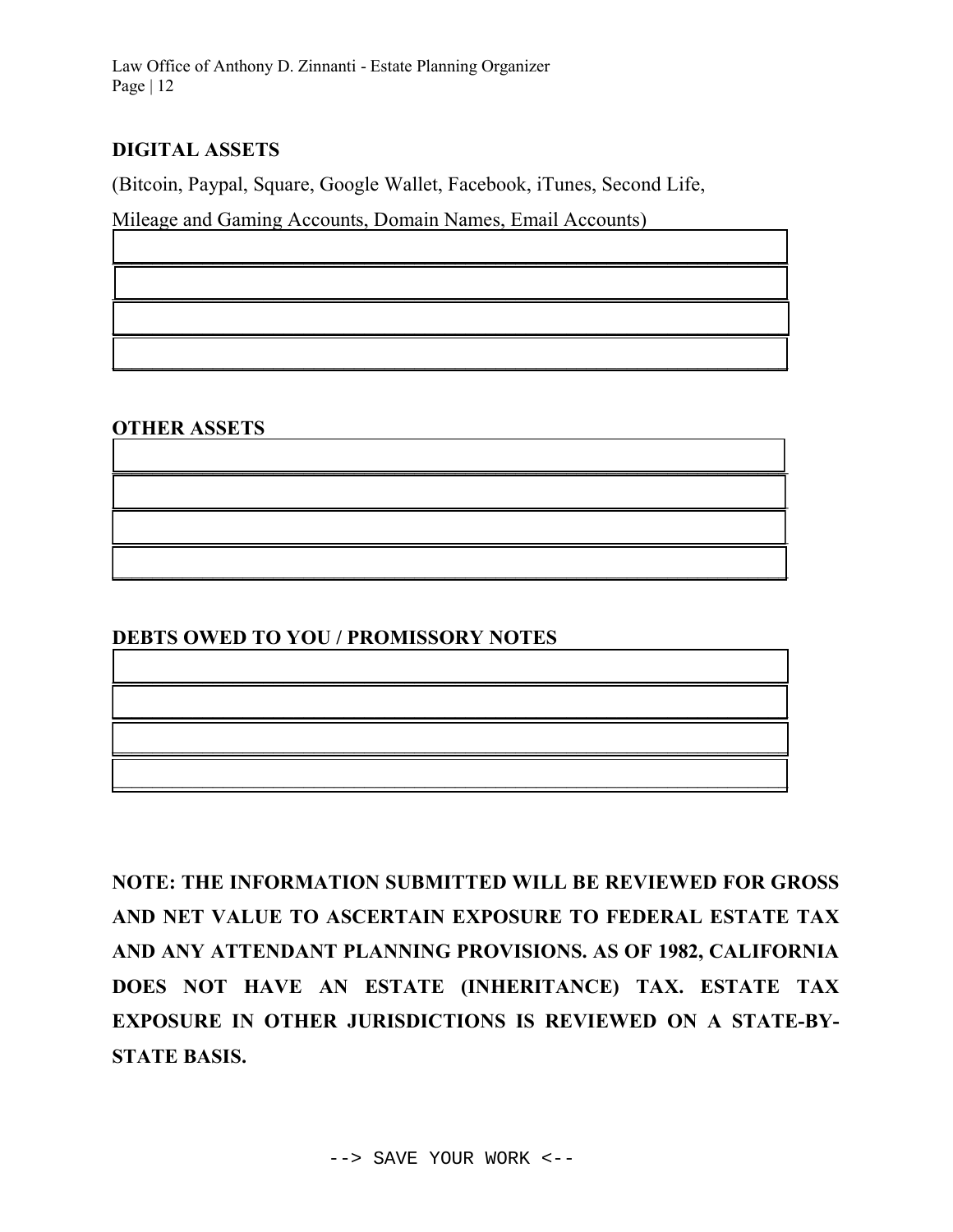#### PRESENT WILLS AND TRUSTS

| If so, what is the date of the Will?<br>Do you have a Will or Trust?                                                                                 |
|------------------------------------------------------------------------------------------------------------------------------------------------------|
| What is the name of your current Trust? (Not this Trust)                                                                                             |
| Have you been divorced since the above-mentioned Will or Trust was completed?<br>If so, when was your divorce completed?<br>Is your divorce pending? |
| Is your present Will or Trust lost or destroyed?<br>If not, please provide a copy.                                                                   |

## PROVISIONS FOR THIS TRUST

Name for this Trust:

Note: A specific name is recommended as opposed to, example "The Smith Family Trust."

#### Trustees and Guardians

Who will be the Trustee(s)?  $\rightarrow$  Check here if it will be you (and your spouse):

Successor Trustee(s) - Steps in at your incapacity or death to administer the provisions of the Trust. Can be adult children, trusted friend, and/or a Corporate or Professional Trustee.

 $\mathcal{L}_\text{max}$  and  $\mathcal{L}_\text{max}$  and  $\mathcal{L}_\text{max}$  and  $\mathcal{L}_\text{max}$  and  $\mathcal{L}_\text{max}$  and  $\mathcal{L}_\text{max}$ 

| First Choice: Name |         |              |          | Listed Above? |
|--------------------|---------|--------------|----------|---------------|
| Phone              | Address |              |          |               |
| City               |         | <b>State</b> | Zip Code |               |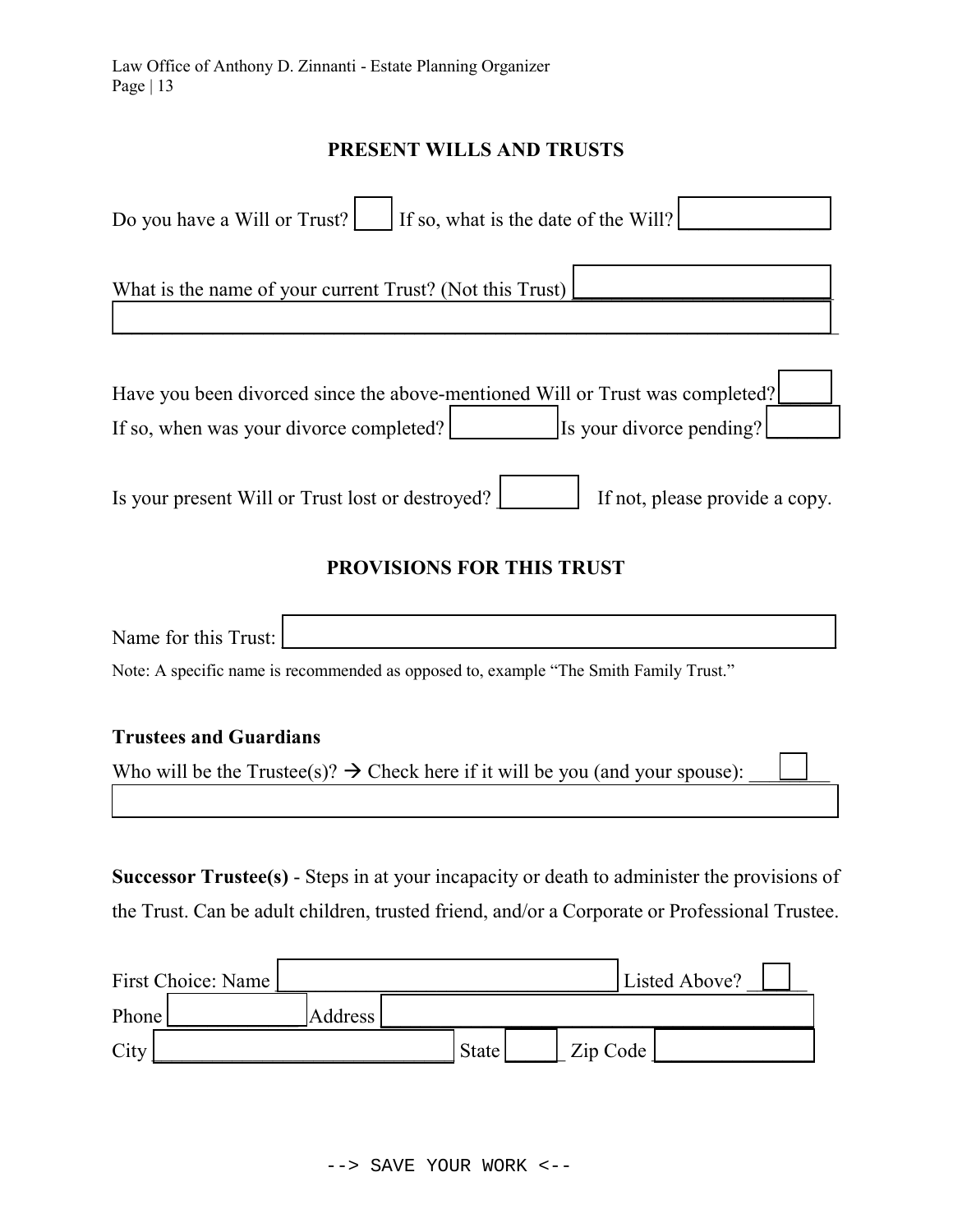# Successor Trustee(s) (Continued)

| Second Choice: Name                                                                                                             |         |              |          | Listed Above?                       |  |
|---------------------------------------------------------------------------------------------------------------------------------|---------|--------------|----------|-------------------------------------|--|
| Phone                                                                                                                           | Address |              |          |                                     |  |
| City                                                                                                                            |         | <b>State</b> | Zip Code |                                     |  |
| Third Choice: Name                                                                                                              |         |              |          | Listed Above?                       |  |
| Phone                                                                                                                           | Address |              |          |                                     |  |
| City                                                                                                                            |         | State        | Zip Code |                                     |  |
| Will you require "bond" of these people?<br>that the interests of the beneficiaries are protected from dishonesty of a Trustee. |         |              |          | Bond is a posted security to ensure |  |

Usually, the premium for the bond is paid out of the trust estate.

Personal Guardian for Minor Children - Responsible party to care for the minor children if something happens to you. A court order will still be required. But, you may designate.

 $\rightarrow$  Check here if choices are the same as Successor Trustee(s):

| <b>First Choice: Name</b>  | Phone |
|----------------------------|-------|
| Address                    |       |
| Relationship to Child(ren) |       |
| <b>Second Choice: Name</b> | Phone |
| Address                    |       |
| Relationship to Child(ren) |       |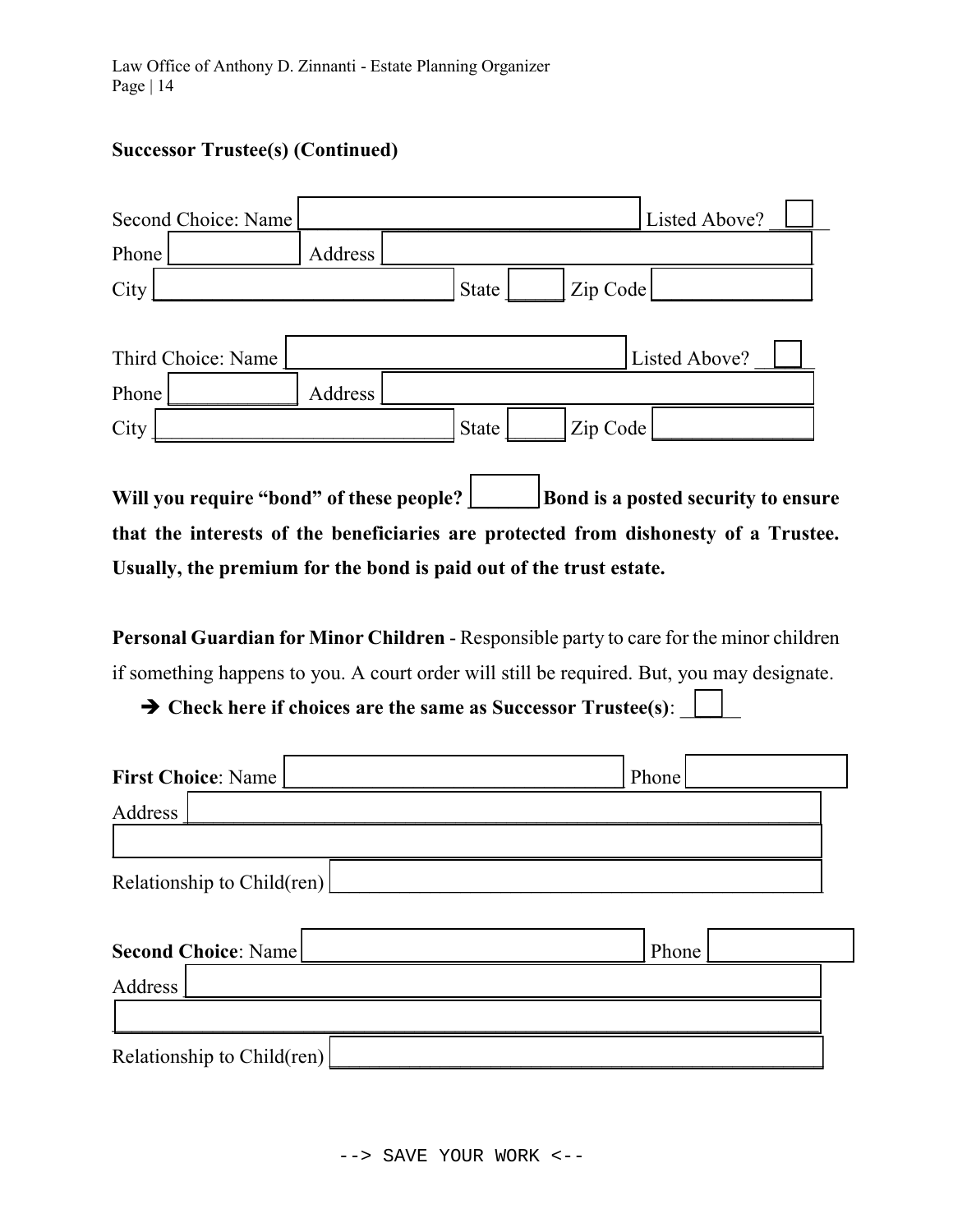Law Office of Anthony D. Zinnanti - Estate Planning Organizer Page | 15

| Third Choice: Name         | Phone |  |
|----------------------------|-------|--|
| Address <sup>1</sup>       |       |  |
|                            |       |  |
| Relationship to Child(ren) |       |  |

"Trust Protector" (Optional – but language for appointment will be included in Trust instrument.) A trust protector is an individual who can control the actions of the Trustee by making modifications to the Trust. This is especially important after the Trust becomes irrevocable, as it will avoid the need for court intervention. Please set forth two individuals who are trustworthy, but neither relatives nor "subordinates" of the Successor Trustee(s).

| First Choice: Name | Phone |  |
|--------------------|-------|--|
| Address            |       |  |
|                    |       |  |

| Second Choice: Name |  | Phone |  |
|---------------------|--|-------|--|
| Address             |  |       |  |
|                     |  |       |  |

#### Compensation to Trustee(s)

Administration of a Trust is a time-consuming task. Trusts normally contain a clause stating that the Trustee is eligible for "reasonable compensation." This appears to be very vague. Lack of compensation may make a Trustee decline Trusteeship. We include the following clause to specify Trustee compensation.

"[C]ompensation shall be a reasonable fee based on the time and effort of the Trustee; such reasonable fee being no greater than 1.25% annually of the first \$600,000 and 0.75% of the next \$400,000 of the gross trust estate or combined trust estates, and to be prorated for any year in which the trust or trusts are terminated."

Please indicate:

 $\vert$  Yes, I agree with this clause for Trustee compensation.  $\vert$  No, I do not agree.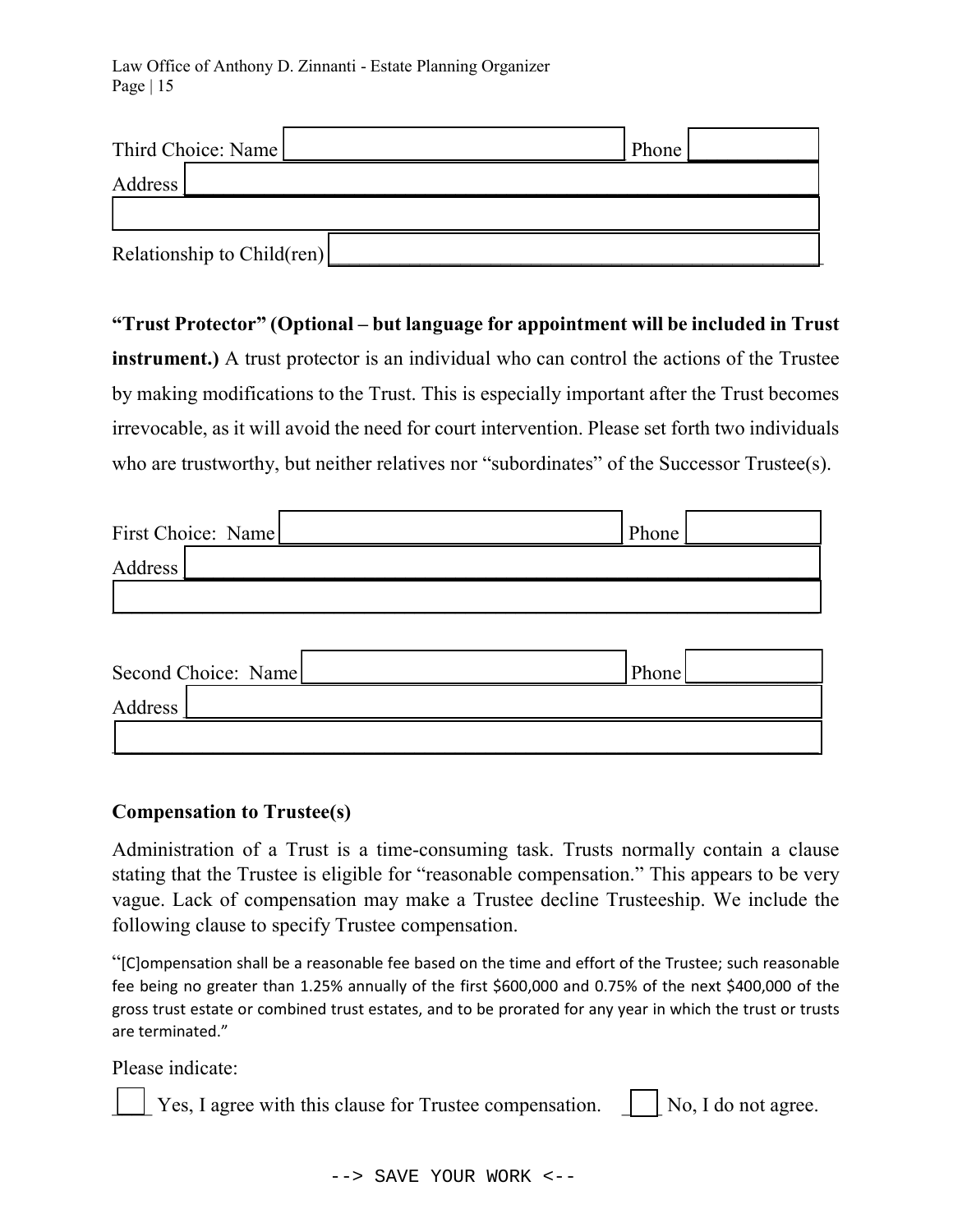#### DISTRIBUTION OF TRUST ESTATE

#### Special Gifts to Charities or Organizations - Do you want to make a gift to a charity,

foundation, religious or fraternal organization? On First Death or Second Death?

| 1. Name of organization                   |  |  |
|-------------------------------------------|--|--|
| Address                                   |  |  |
| Description of gift                       |  |  |
| Is this organization a bona fide charity? |  |  |
|                                           |  |  |
| 2. Name of organization                   |  |  |
| Address                                   |  |  |
| Description of gift                       |  |  |
| Is this organization a bona fide charity? |  |  |

| Note: Charitable gifts may be beneficial for planning and taxation. |                                                                                    |
|---------------------------------------------------------------------|------------------------------------------------------------------------------------|
| 1. Name of organization                                             |                                                                                    |
| Address                                                             |                                                                                    |
| Description of gift                                                 |                                                                                    |
| Is this organization a bona fide charity?                           |                                                                                    |
|                                                                     |                                                                                    |
| 2. Name of organization                                             |                                                                                    |
| Address                                                             |                                                                                    |
| Description of gift                                                 |                                                                                    |
| Is this organization a bona fide charity?                           |                                                                                    |
|                                                                     | Special Gifts to Individuals - Do you want to make any gifts to a family member or |
| other individual? On First Death or Second Death?                   |                                                                                    |
| 1. Name of individual                                               |                                                                                    |
| Is this individual mentioned in the "Family" section?               | If not, complete following:                                                        |
| Telephone:                                                          | E-Mail:                                                                            |
| Address                                                             |                                                                                    |
| Description of gift                                                 |                                                                                    |
|                                                                     |                                                                                    |
| 2. Name of individual                                               |                                                                                    |
| Is this individual mentioned in the "Family" section?               | If not, complete following:                                                        |
| Telephone:                                                          | E-Mail:                                                                            |
| Address                                                             |                                                                                    |
| Description of gift                                                 |                                                                                    |
|                                                                     |                                                                                    |
|                                                                     | SAVE YOUR WORK <--                                                                 |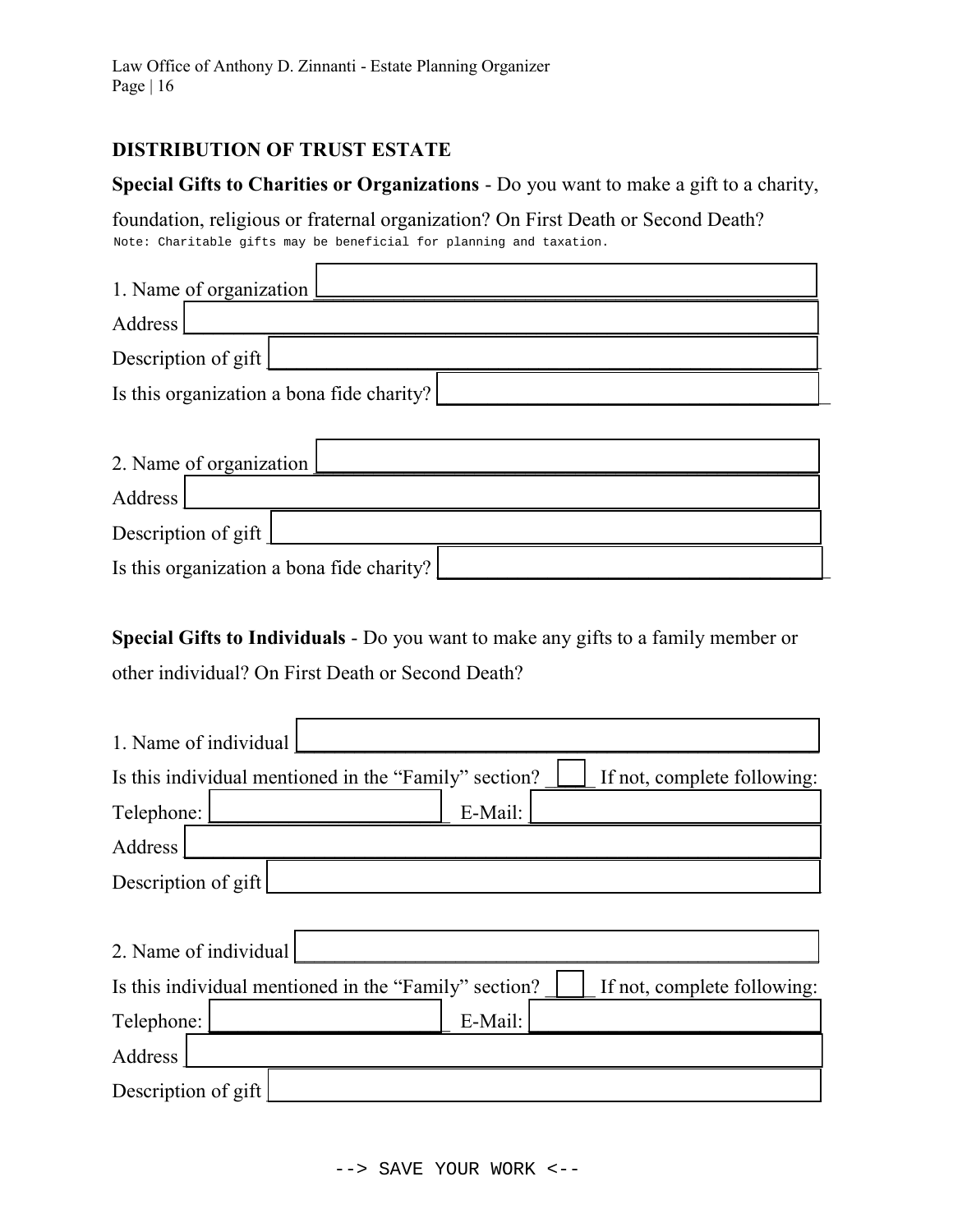#### INHERITING INSTRUCTIONS FOR REMAINDER OF TRUST ESTATE

Simple "per stirpes" (equal shares typically based on children and surviving "issue") Initial here if you desire the following distribution scheme upon the death of the surviving Grantor: Distribution: Distribute the trust estate in equal divisions to my living children, and if a child of mine (one or more) predeceases me, then my child's share will be divided equally to the predeceased child's surviving children. If my predeceased child has no issue (i.e., children), then their share shall revert to the Trust Estate to be divided equally among my surviving children. The Trust language will be very specific.

 $\rightarrow$  If you do not agree with this distribution scheme, please complete the following or write a narrative of your proposed inheritance plan on a separate sheet of paper.

Beneficiaries and Inheriting Instructions - Who do you want to receive the remainder of your estate after the above gifts have been made? You can designate a dollar amount or a percentage and state whether the inheritance should be outright or held in trust.

| On First Death. Spouse (Yes or No) | . Details: |  |
|------------------------------------|------------|--|
|                                    |            |  |
|                                    |            |  |
|                                    |            |  |
|                                    |            |  |

| On Second Death. Children (Yes or No) | . Details: |  |
|---------------------------------------|------------|--|
|                                       |            |  |
|                                       |            |  |
|                                       |            |  |
|                                       |            |  |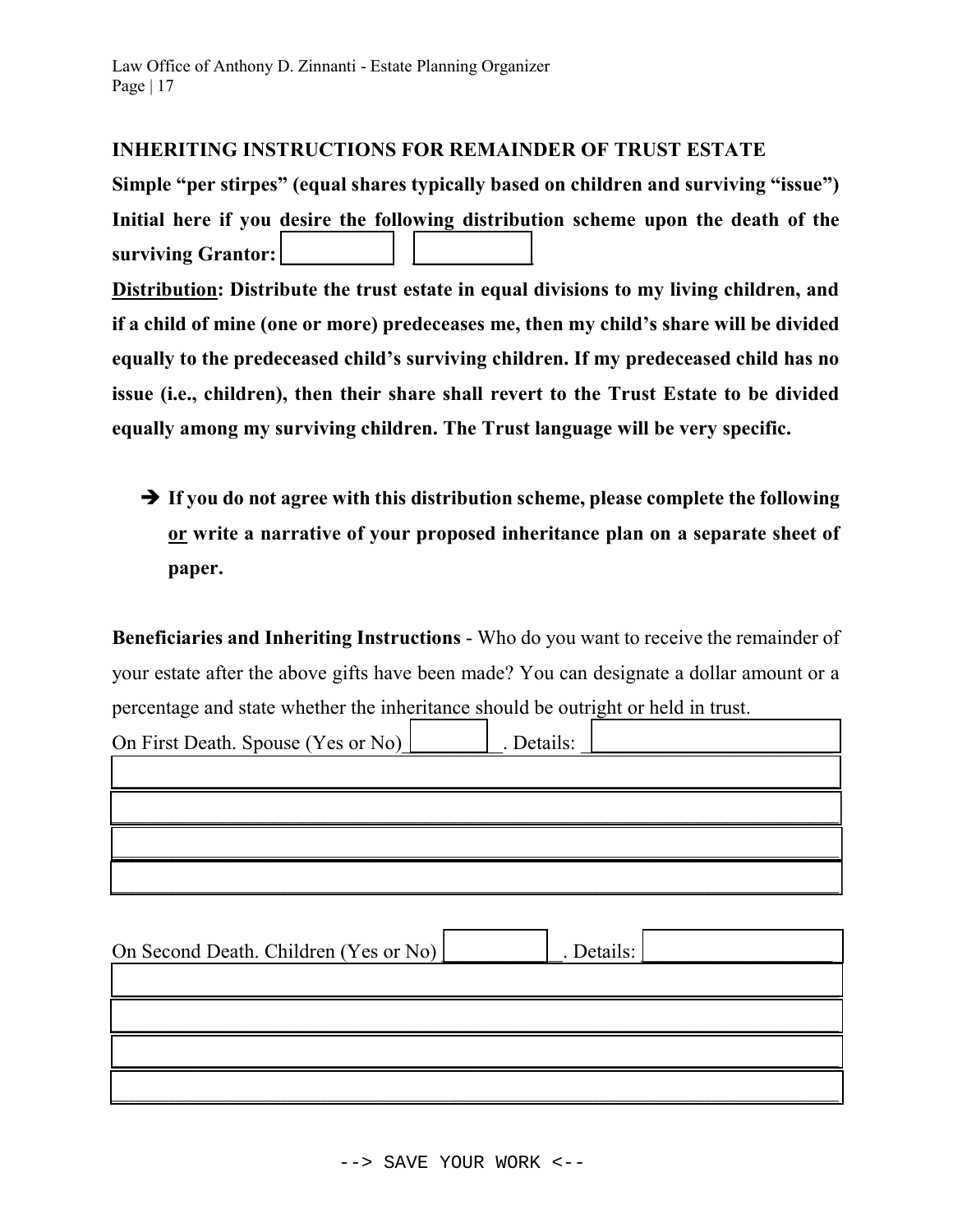Ultimate Beneficiaries - Who should receive your estate if you outlive all of the people

 $\mathcal{L}_\text{max} = \mathcal{L}_\text{max} = \mathcal{L}_\text{max} = \mathcal{L}_\text{max} = \mathcal{L}_\text{max} = \mathcal{L}_\text{max} = \mathcal{L}_\text{max} = \mathcal{L}_\text{max} = \mathcal{L}_\text{max} = \mathcal{L}_\text{max} = \mathcal{L}_\text{max} = \mathcal{L}_\text{max} = \mathcal{L}_\text{max} = \mathcal{L}_\text{max} = \mathcal{L}_\text{max} = \mathcal{L}_\text{max} = \mathcal{L}_\text{max} = \mathcal{L}_\text{max} = \mathcal{$ 

 $\Box$ 

you listed above?

Life Estate – Do you wish to grant a beneficiary the right to enjoy the possession and use of land or income from the estate for their lifetime with a distribution to a beneficiary after the first beneficiary's death? If so, please describe:  $\vert$ 

 $\Box$  , and the contract of the contract of the contract of the contract of the contract of the contract of the contract of

 $\Box$  , and the contract of the contract of the contract of the contract of the contract of the contract of the contract of

 $\mathcal{L}_\mathcal{L} = \{ \mathcal{L}_\mathcal{L} = \{ \mathcal{L}_\mathcal{L} = \{ \mathcal{L}_\mathcal{L} = \{ \mathcal{L}_\mathcal{L} = \{ \mathcal{L}_\mathcal{L} = \{ \mathcal{L}_\mathcal{L} = \{ \mathcal{L}_\mathcal{L} = \{ \mathcal{L}_\mathcal{L} = \{ \mathcal{L}_\mathcal{L} = \{ \mathcal{L}_\mathcal{L} = \{ \mathcal{L}_\mathcal{L} = \{ \mathcal{L}_\mathcal{L} = \{ \mathcal{L}_\mathcal{L} = \{ \mathcal{L}_\mathcal{$ 

 $\mathcal{L}_\text{max}$  and  $\mathcal{L}_\text{max}$  and  $\mathcal{L}_\text{max}$  and  $\mathcal{L}_\text{max}$  and  $\mathcal{L}_\text{max}$  and  $\mathcal{L}_\text{max}$ 

 $\Box$ 

Disinheriting - Are there anyone who should not receive anything from your estate?

#### ADDITIONAL QUESTIONS (If applicable)

| 1. Date and place of current marriage:                                                 |  |  |
|----------------------------------------------------------------------------------------|--|--|
| 2. Do you have a pre or post nuptial agreement?<br>Date:                               |  |  |
| 3. Any previous marriages?<br>If so, how many?                                         |  |  |
| a. Previous spouse's name:                                                             |  |  |
| b. Previous spouse's name:                                                             |  |  |
| c. Previous spouse's name:                                                             |  |  |
| 4. Marriage Settlement Agreements?                                                     |  |  |
| 5. Do you expect a former spouse to make a claim to any portion of your estate? Do you |  |  |
| expect a former spouse to make a claim against the estate of any of your family        |  |  |

members?  $\vert$  If so, which above-mentioned spouse?  $\vert$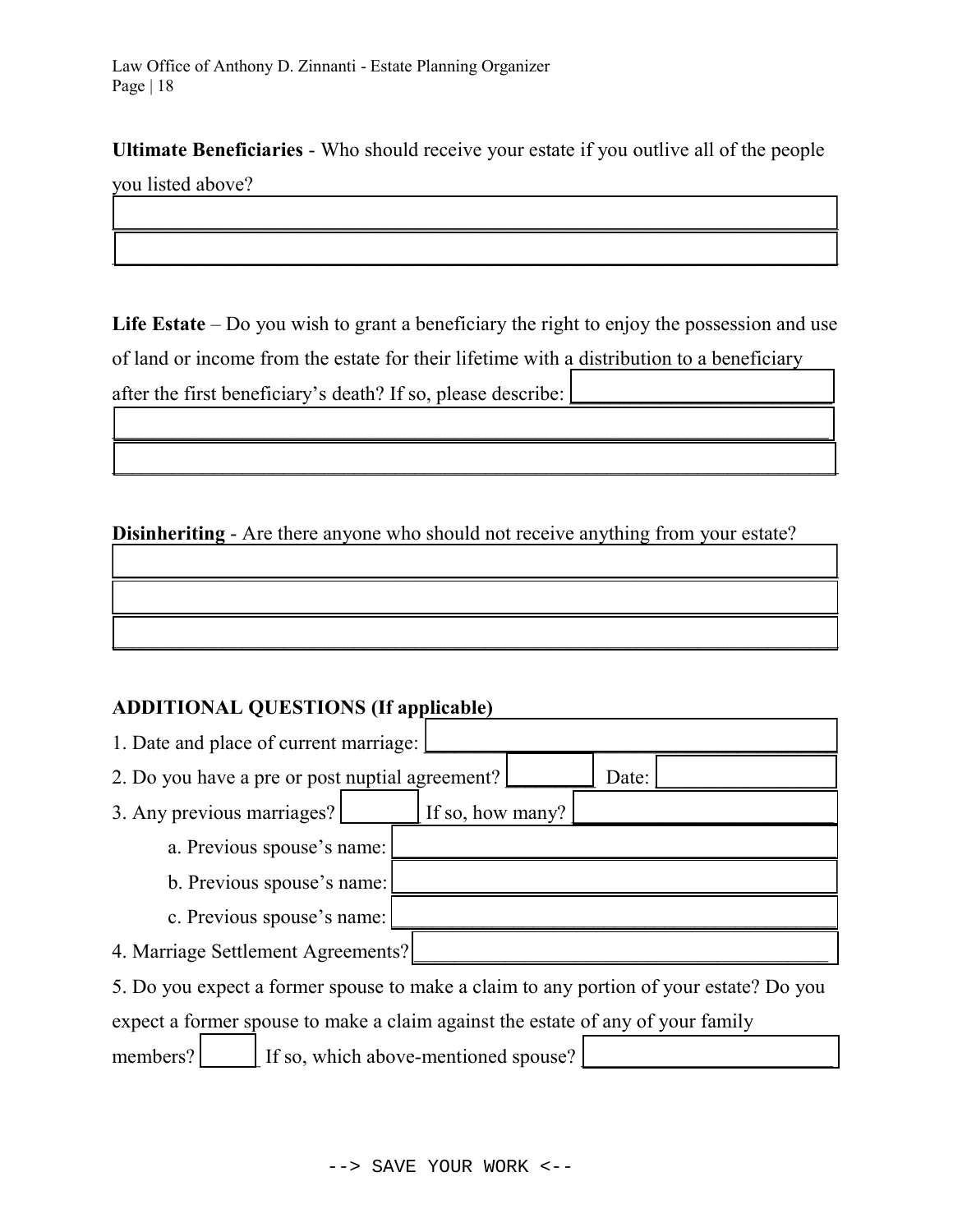Law Office of Anthony D. Zinnanti - Estate Planning Organizer Page | 19

6. Have you been given a Power of Appointment, Limited or General, as the beneficiary

| to the Trust of another person? Name of Trust:                                                                                    |
|-----------------------------------------------------------------------------------------------------------------------------------|
| 7. Are you a Trustee of a Trust? Name of Trust:                                                                                   |
| 8. Do you expect to receive an inheritance from a non-family member?                                                              |
| 9. Is so, who?                                                                                                                    |
| 10. Do you own property with others as Tenants in Common? Describe:                                                               |
|                                                                                                                                   |
| 11 $\mathbf{D}_1$ and the continuum of the second contract of the state of the second depth of $\mathbf{D} \mathbf{Q} \mathbf{Q}$ |

11. Do you own any property, real or personal, or business interests outside the U.S.?  $\mathcal{L}_\text{max} = \mathcal{L}_\text{max} = \mathcal{L}_\text{max} = \mathcal{L}_\text{max} = \mathcal{L}_\text{max} = \mathcal{L}_\text{max} = \mathcal{L}_\text{max} = \mathcal{L}_\text{max} = \mathcal{L}_\text{max} = \mathcal{L}_\text{max} = \mathcal{L}_\text{max} = \mathcal{L}_\text{max} = \mathcal{L}_\text{max} = \mathcal{L}_\text{max} = \mathcal{L}_\text{max} = \mathcal{L}_\text{max} = \mathcal{L}_\text{max} = \mathcal{L}_\text{max} = \mathcal{$ 12. Do you (or, either of you) have any Separate Property? Describe:  $\mathcal{L}_\text{max} = \mathcal{L}_\text{max} = \mathcal{L}_\text{max} = \mathcal{L}_\text{max} = \mathcal{L}_\text{max} = \mathcal{L}_\text{max} = \mathcal{L}_\text{max} = \mathcal{L}_\text{max} = \mathcal{L}_\text{max} = \mathcal{L}_\text{max} = \mathcal{L}_\text{max} = \mathcal{L}_\text{max} = \mathcal{L}_\text{max} = \mathcal{L}_\text{max} = \mathcal{L}_\text{max} = \mathcal{L}_\text{max} = \mathcal{L}_\text{max} = \mathcal{L}_\text{max} = \mathcal{$ 

## DURABLE POWER OF ATTORNEY FOR AFFAIRS AND PROPERTY

This is a designation for someone to act as your "Attorney-in-Fact" in the event of your inability to act on your own behalf. "Durable" means that it will be effective if you are incapacitated. Powers of Attorney may be changed or revoked.

 $\rightarrow$  Initial if choices are the same as Successor Trustee(s):  $\Box$  (If not, complete.)

| First Choice - Name                                                               |                |
|-----------------------------------------------------------------------------------|----------------|
| Address                                                                           |                |
|                                                                                   | Phone          |
|                                                                                   |                |
| Second Choice - Namel                                                             |                |
| Address                                                                           |                |
|                                                                                   | Phone          |
| Should this power be effective immediately?                                       |                |
| Have you granted anyone a power of attorney (including for affairs with the IRS)? |                |
| If so, who?                                                                       | Do you revoke? |